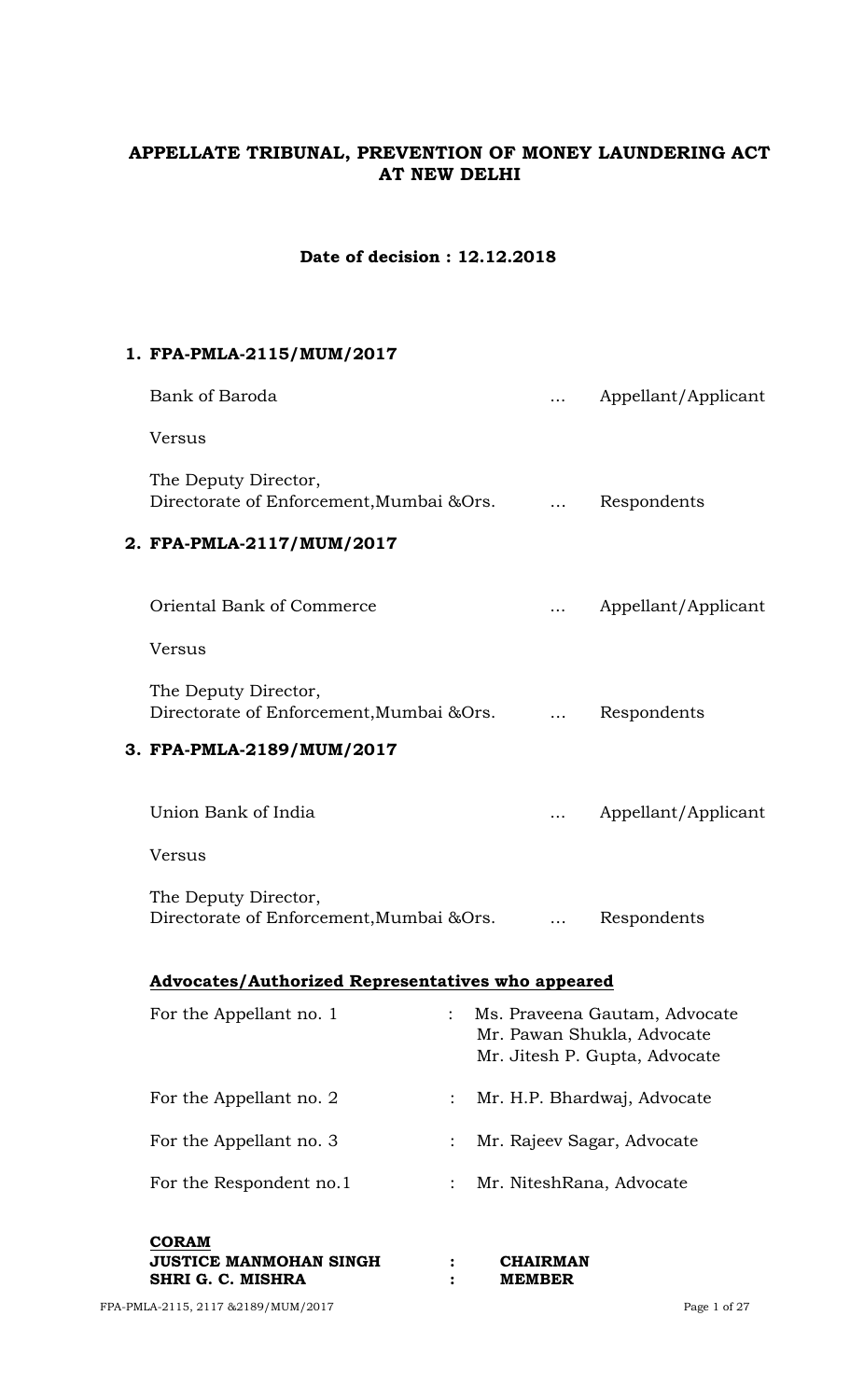#### **JUDGMENT**

#### **FPA-PMLA-2115, 2117 &2189/MUM/2017**

**1.** Since these appeals are having identical facts, involve similar questions of law and arising out of the same ECIR, P.A.O. O.C. and Impugned order, so taken up together for a common order.

**2.** The above-named Appellants have filed these appeals under Section 26 of the Prevention of Money-Laundering Act, 2002 against the common Order dated 24.10.2017 in O. C. No. 787 of 2017 passed by the Adjudicating Authority, PMLA.

**3.** By the said impugned order, the Adjudicating Authority has confirmed the provisional attachment Order No. MBZO-II/05/2017 dated 08.06.2017 and addendum dated 13.06.2017.

#### **4.The Case of the Bank of BARODA**

**4.1** The Appellant Bank is a leading Nationalised Bank who is routinely involved in financing large scale projects both on an individual level, and as part of multi bank consortiums.

**4.2** M/s Siddhi Vinayak Logistic Limited (M/s SVLL/Borrowers) was dealing with the Appellant Bank since 2008. The Appellant Bank, on the request of its Director, Shri. Rupchand Baid had granted, restructured and sanctioned various credit facilities to M/s SVLL – viz. (1) Review with decrease in Term Loan-IV of Rs.10.52 Crores, (2) Review with decrease in Term Loan-V of Rs.53.36 Crores, (3) Review with decrease in Term Loan-VI of Rs.79.76 Crores, (4) Review of Term Loan-VII of Rs.76.46 Crores, (5) Review with increase in various Term Loans for purchase of Cars of Rs.1.49 Crores, (6) FITL-(I) (interest part of TL-IV) of Rs.1.30 Crores, (7) FITL-(II) (interest part of TL-V) of Rs.6.60 Crores, (8) FITL-(III) (interest part of TL-VI) of Rs.9.87 Crores, (9) FITL-(IV) (interest part of TL-VII) of Rs.9.46 Crores, (10) Cash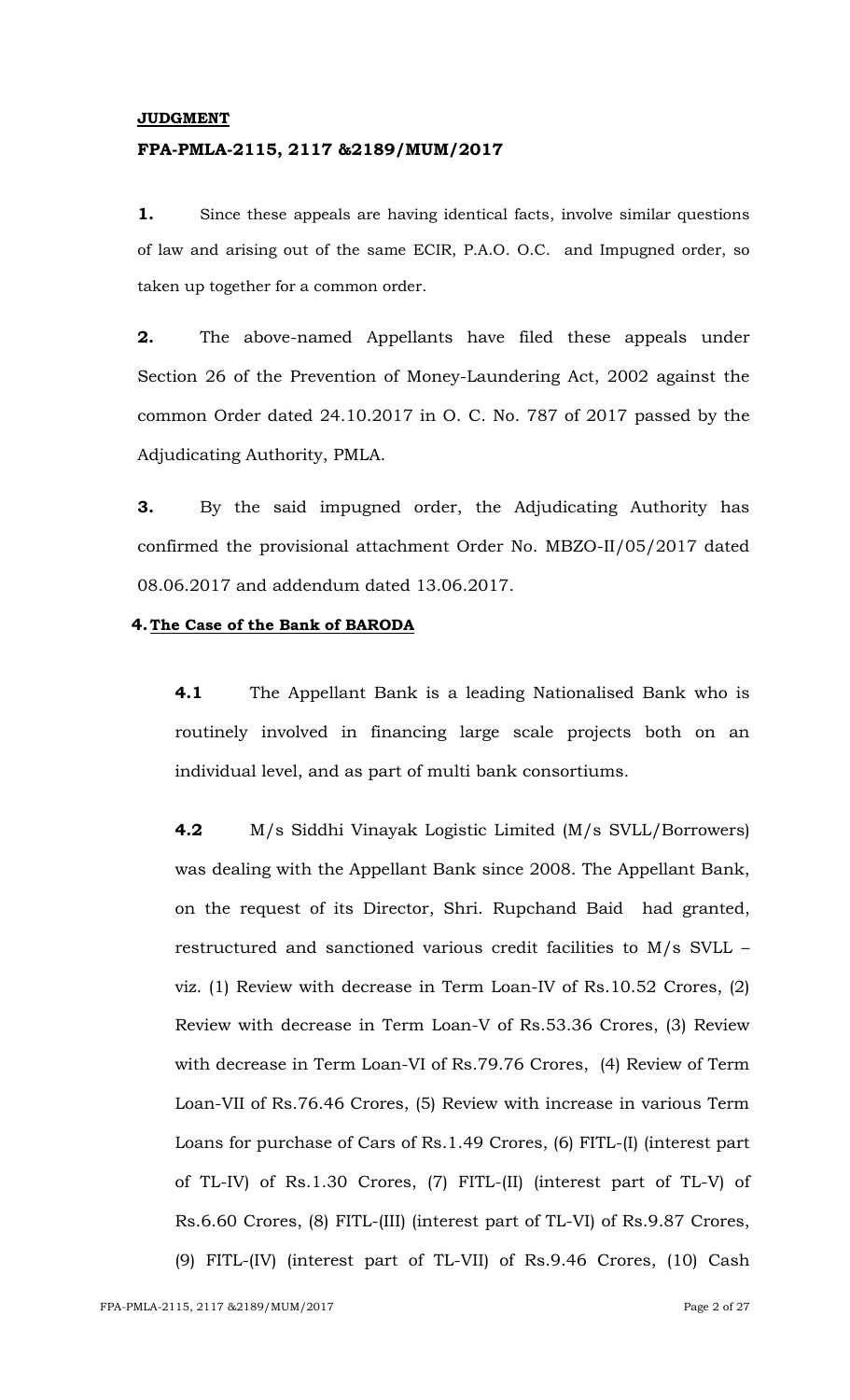Credit (Hypo. of stocks & book debts) (under Consortium) of Rs.45 Crores – review with carving out of W.C.D.L. of Rs.12.15 Crores, (11)W.C.D.L. under consortium – by carving out Cash Credit limit of Rs.12.15 Crores and (12) Review of Bank Guarantee (performance/ financial) of Rs.3 Crores and thereby, reviewed, sanctioned and granted total aggregate credit facilities of Rs.296.82 Crores.

**4.3** Apart from other securities of Hypothecation of Vehicles, Personal Guarantees, Mortgages, Corporate Guarantees, the following properties were also mortgaged/charged with the Appellant Bank with the deposit of title deed by the Borrowers:

| S1.            | Year of       | Description of                      | Area             | Agreement                | Market      |
|----------------|---------------|-------------------------------------|------------------|--------------------------|-------------|
|                | acquisition   | the immovable                       |                  | value in                 | value<br>as |
| No.            | of the        | property                            |                  | Rupees                   | per Govt.   |
|                | property      |                                     |                  |                          | circle rate |
|                |               |                                     |                  |                          | in Rupees   |
| $\mathbf{1}$   | 2004          | Flat No. 1001,   $1635$ Sq.         |                  |                          |             |
|                | Owned by $\ $ | Sanskrit $A/1$ ', Ft. super         |                  |                          |             |
|                |               | RupchandB Dumas Road, Build up      |                  | $6,54,000/-$             |             |
|                | aid           | Piplod, Surat                       | Area             |                          | 30,94,325   |
|                |               |                                     |                  |                          |             |
| $\overline{2}$ | 2004          | Flat No.1002,   1635 Sq.            |                  |                          |             |
|                |               | Owned by Sanskrit 'A/1', Ft. super  |                  |                          |             |
|                |               | RupchandB Dumas Road, Build up      |                  | $6,54,000$ / - 30,94,325 |             |
|                | aid           | Piplod, Surat                       | Area             |                          | $\sqrt{-}$  |
| 3.             | 2011          | Pawan                               | Hotel, 13676 Sq. |                          |             |
|                | Jointly       | Block<br>No.39,mts                  |                  |                          |             |
|                | owned         | by   village-Varediya,   along with |                  |                          |             |
|                |               | $RaikumarB$ $ Tal:$ Bharuch, the    |                  | 43,50,000 43,36,459      |             |
|                | aid<br>with   | Distt: Bharuch                      |                  | $\bigg)$                 | $\sqrt{-}$  |
|                | Laxmi Devi    | <i>(jointly)</i>                    | ownedconstructio |                          |             |
|                | Vaid          | with Laxmi Devin                    |                  |                          |             |
|                |               | Vaid)                               | erected          |                          |             |
|                |               |                                     | thereon          |                          |             |
|                |               |                                     |                  |                          |             |

**4.4** The properties at Serial No. 1 to 3 are mortgaged with the Appellant Bank and its charge is duly registered with Sub Registrar Office, Surat/1 (Athwa) much prior to the commission period of the alleged crime by the M/s SVLL at all.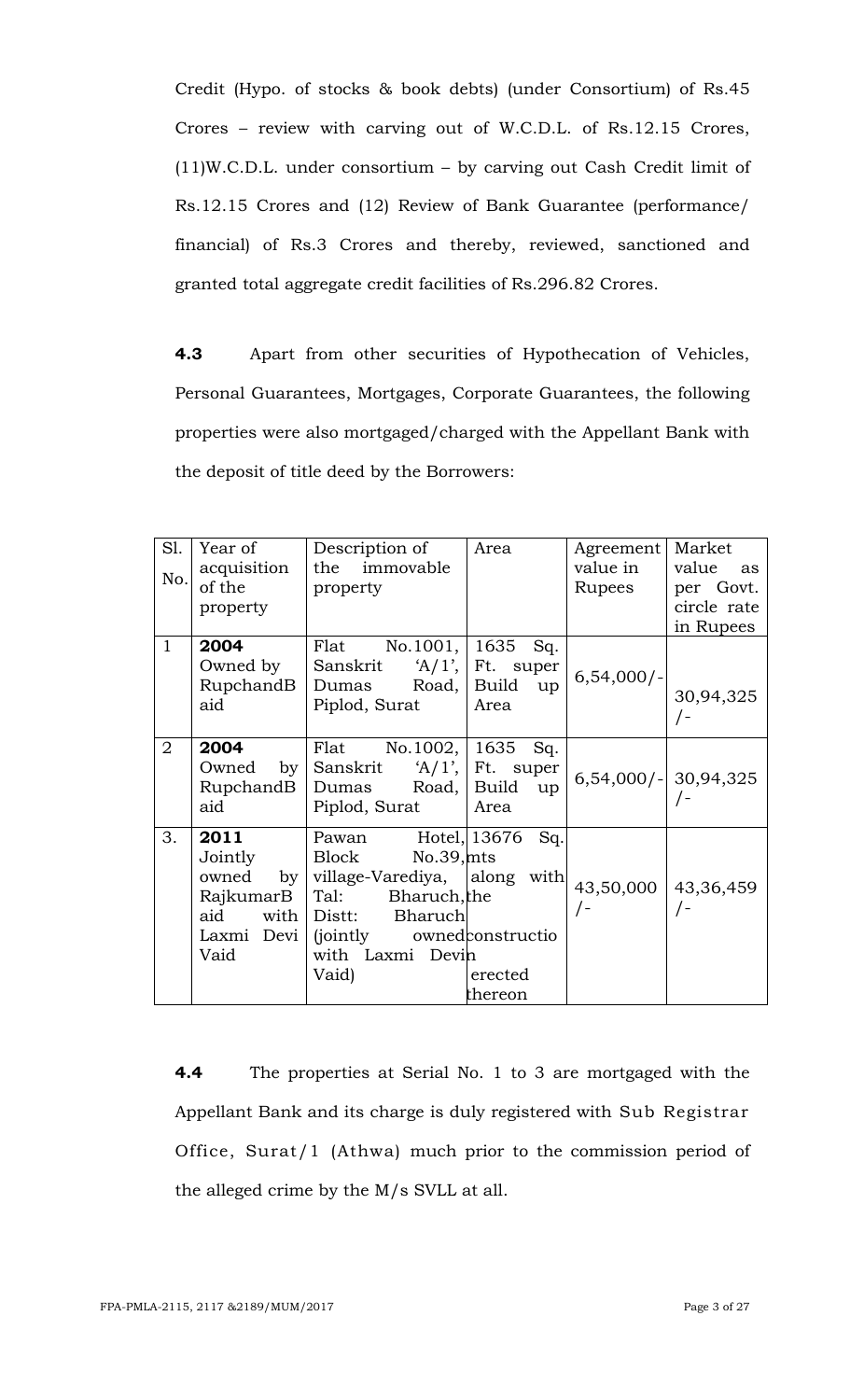**4.5** As per books of the Appellant Bank following amount is due and outstanding against the said M/s SVLL, its Directors and other corporate guarantors, personal guarantors at all:

- **(1)** Term Loan-IV Account showing the debit balance of Rs.10,51,82,767/- as on 30/09/2015 (inclusive interest applied up to 30/06/2015),
- **(2)** Term Loan-V Account showing the debit balance of Rs.53,36,24,3013/- as on 30/09/2015 (inclusive interest applied up to 30/06/2015),
- **(3)** Term Loan-VI Account showing the debit balance of Rs.79,75,64,775/- as on 30/09/2015 (inclusive interest applied up to 30/06/2015),
- **(4)** Term Loan-VII Account showing the debit balance of Rs.76,46,00,000/- as on 30/09/2015 (inclusive interest applied up to 30/06/2015),
- **(5)** FITL-I Account showing the debit balance of Rs.1,34,92,546/- as on 30/09/2015 (inclusive interest applied up to 30/06/2015),
- **(6)** FITL-II Account showing the debit balance of Rs.6,84,97,566/- as on 30/09/2015 (inclusive interest applied up to 30/06/2015),
- **(7)** FITL-III Account showing the debit balance of Rs.10,24,34,971/- as on 30/09/2015 (inclusive interest applied up to 30/06/2015),
- **(8)** FITL-IV Account showing the debit balance of Rs.9,81,78,336/- as on 30/09/2015 (inclusive interest applied up to 30/06/2015),
- **(9)** Car Loan Accounts (20 Cars) showing the debit balance of Rs.1,02,80,867/- as on 30/09/2015 (inclusive interest applied up to 30/09/2015),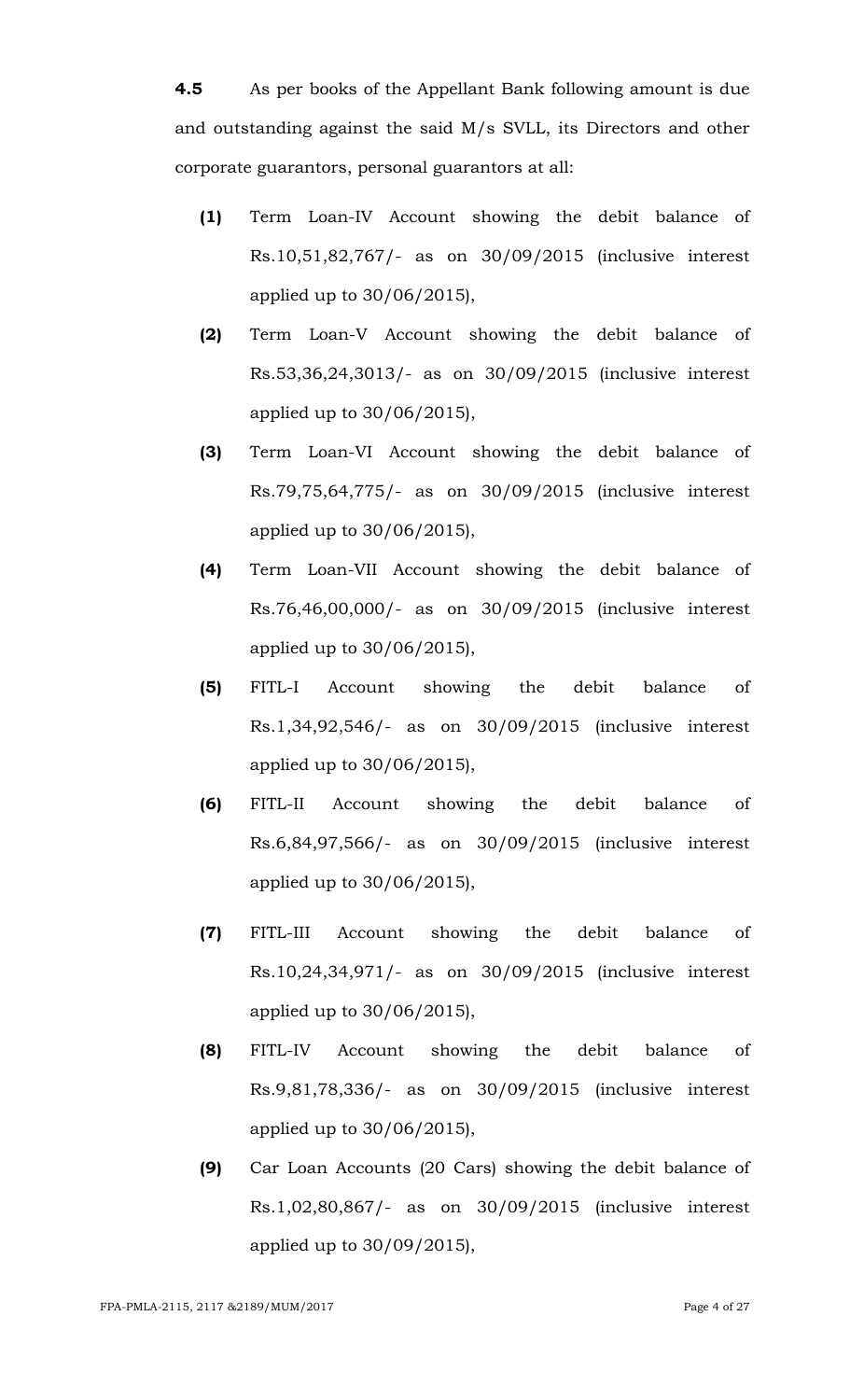- **(10)** Cash Credit (Working Capital) Account showing the debit balance of Rs.31,55,72,840/- as on 30/09/2015 (inclusive interest applied up to 30/09/2015),
- **(11)** Sub-Limit (WCDL) Account showing the debit balance of Rs.12,29,50,772/- as on 30/09/2015 (inclusive interest applied up to 30/09/2015) and
- **(12)** Bank Guarantee showing the debit balance of Rs.2,17,00,000/- as on 30/09/2015 which are the true entries of above referred Accounts maintained by the Defendant No:10 bank during the ordinary course of its banking business.

**4.6** The Appellant Bank submits that the said M/s SVLL and other Directors, Guarantors, Corporate Guarantors defaulted in repayment of the loan/credit facilities availed by them. The Appellant Bank, in accordance with Prudential Accounting and Income Recognition Norms prescribed by the Reserve Bank of India for the Bank, classified the (1) Term Loan-IV, (2) Term Loan-V (3) Term Loan –VI (4) Term Loan-VII (5) FITL-I (6) FITL-II (7) FITL-III (8) FITL-IV (9) Car Loan Accounts (20 Cars) (10) Cash Credit (Working Capital Term Loan) and (11) Sub-limit (WCDL) of the said M/s SVLL as Non-Performing Asset on 30.09.2015.

**4.7** The Appellant Bank submits that on account of nonpayment of secured debts, it also took measures for recovery of the secured debts under the SARFAESI Act-2002 and issued a Demand Notice dated 05.11.2015 u/s. 13(2) of the SARFAESI Act-2002 to the M/s SVLL/ Borrower/ its Directors, Guarantors/ Securities/ Mortgage Properties/ Personal Assets. However, inspite of service of the statutory demand notice issued by Appellant Bank the said borrowers failed to pay the outstanding dues of Rs.307,73,40,872/- as on 30.11.2015.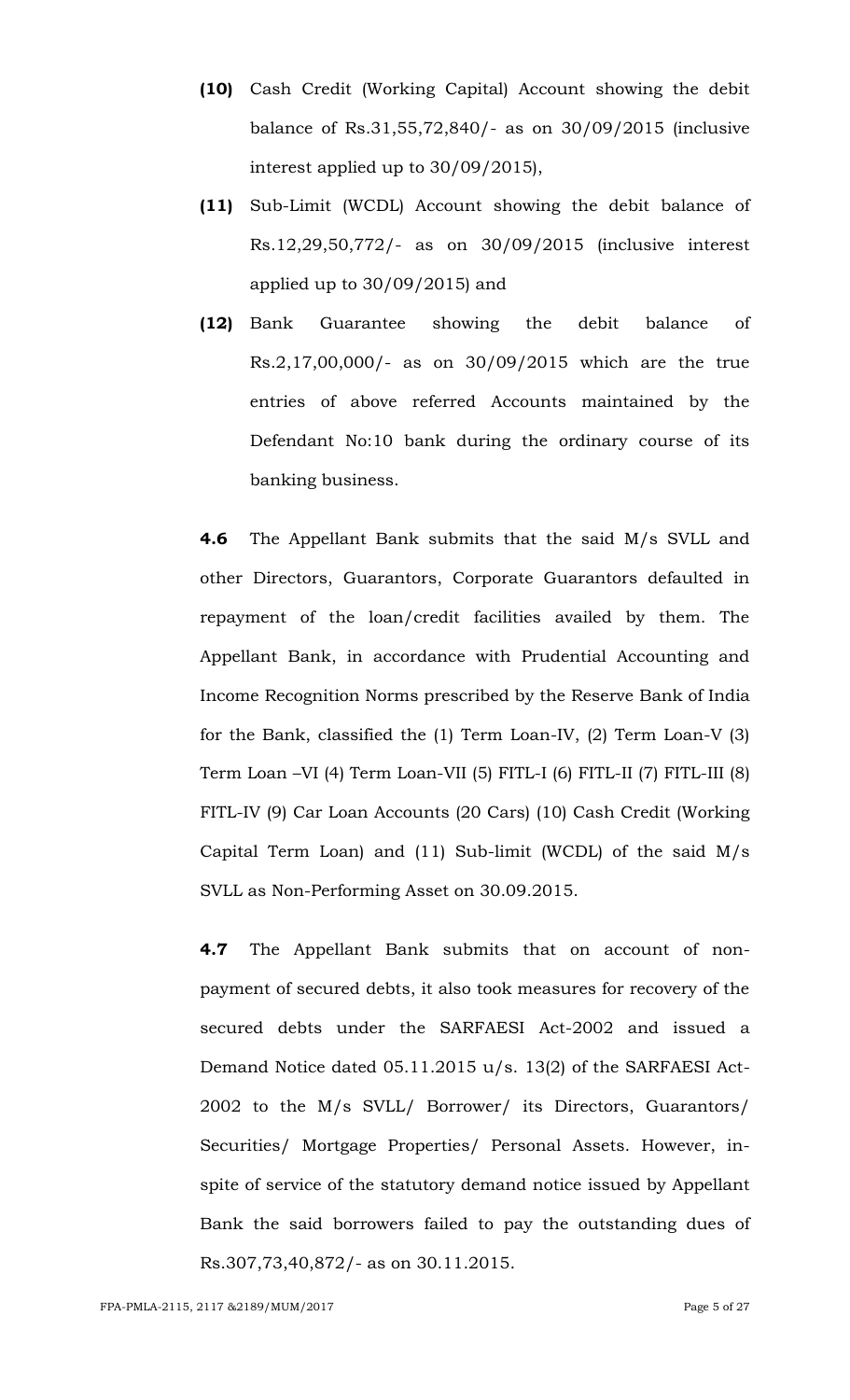**4.8** By Notice dated 17.02.2016 u/s 13(4) of SARFAESI Act. 2002, it also took over the symbolic possession of the Securities mortgaged/ charged/ hypothecated with it to recover its dues of over Rs.307,73,40,872/-. A copy of the said Notice dated 17.02.2016 issued by the Appellant Bank u/s 13 (4) of the SARFAESI Act-2002 is filed as ANNEXURE-A/3.

**4.9** The Appellant Bank submits that it filed an O. A. No: 86/2016 in the DRT-II, Ahmedabad for recovery of its dues from aforesaid borrowers M/s SVLL, and its Directors besides other guarantors, corporate guarantors, personal guarantors etc. The DRT-II, Ahmedabad granted a status-quo order in respect of the securities in the hand of the Bank as on the date of the order dated 02.08.2016. A true copy of the O. A. No:86/2016 filed by the Appellant Bank and order dated 02.08.2016 passed by the DRT-II, Ahmedabad in O.A. No:86/2017 is filed as ANNEXURE-A/4 & A/5.

**4.10** While the proceedings for recovery of dues under the DR & B Act, 1993 and the SARFAESI Act were pending, the CBI, BS &FC, Mumbai, registered an FIR bearing no. RCBSM2015E2007 dated 06.08.2015 invoking Sections 420, 468, 471, 120(B) of Indian Penal Code, 1860 and 13(2) r/w 13(1)(d) of Prevention of Corruption Act, 1988 against M/s Siddhi Vinayak Logistics Ltd, its Director ShriRupchandBaid, Shri. Deepak Kumar Baid, ShriRajkumarBaid, Smt. Laxmi Devi Baid all Directors of M/s Siddhi Vinayak Logistics Ltd and others. This FIR revealed that the persons mentioned therein were, during the period from September 2012 to March 2015, party to the criminal conspiracy to cheat the Bank of Maharashtra in the garb of seeking finance for their "Chaalak se Maalak" Scheme.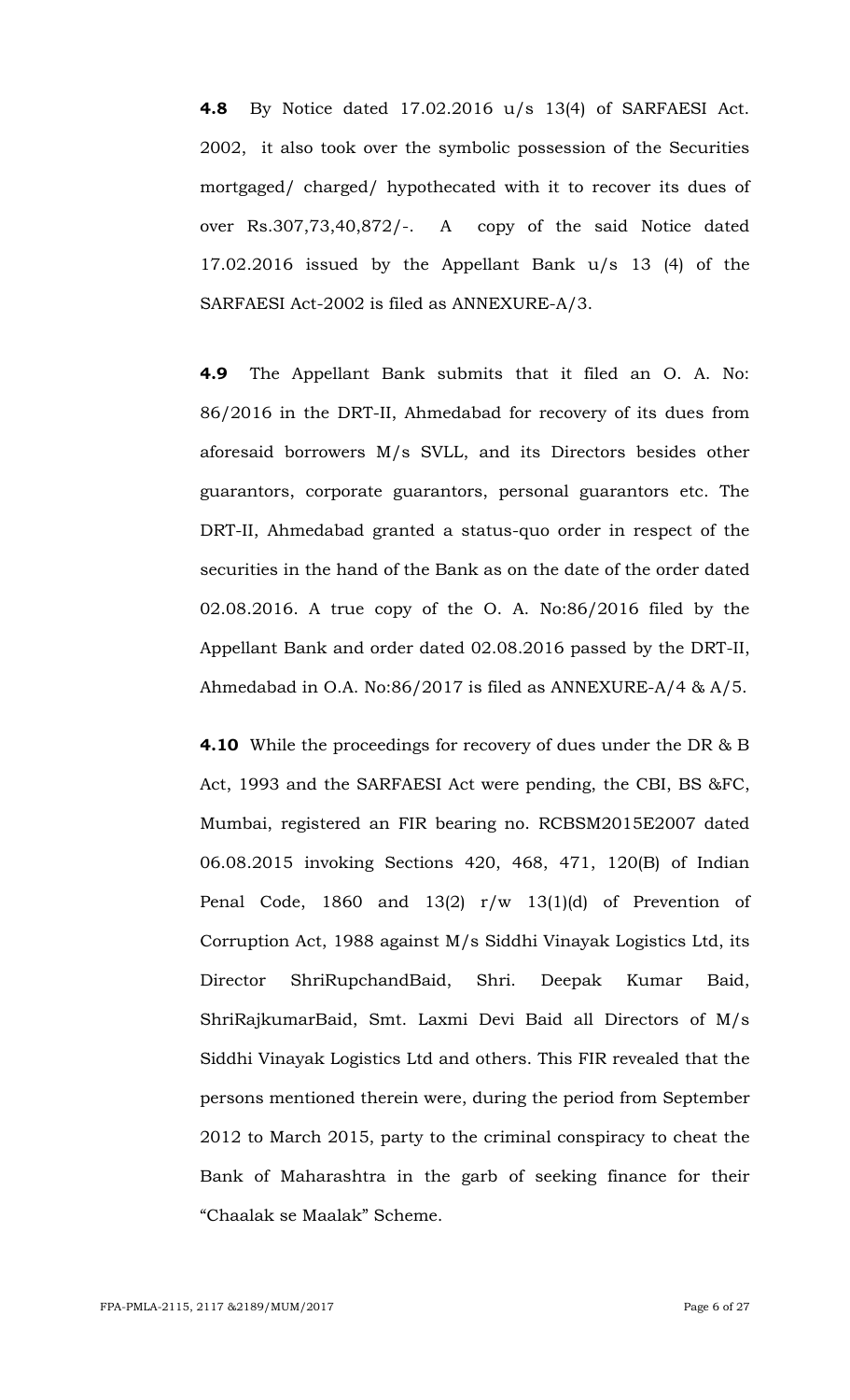**4.11** Since the offences mentioned above fall under the scheduled offences covered in Paragraph 1 and 8 of Part A of the schedule to the PMLA, 2002, respectively, the Directorate of Enforcement, (Respondent herein) Mumbai Zonal Office recorded an ECIR bearing No. MBZO/10/2016 dated 16.11.2016.

**4.12** The Provisional Attachment Order No. MBZO-II/05/2017 was passed on 08.06.2017 by the Respondent. A further addendum to the said provisional attachment order dated 08.06.2017 was issued by the Respondent on 13.06.2017.

**4.13** The Respondent filed Original Complaint No.787 of 2017 before the PMLA, Adjudicating Authority. The Appellant Bank was made a party to the said Complaint as Defendant No. 10 being the mortgagee of the properties provisionally attached by the Respondent vide Provisional Attachment Order No. MBZO-II/05/2017 was passed on 08.06.2017.

**4.14** On being served in the said O. C. No:787/2017, they filed its reply to the same on 12.09.2017 and objected to the provisional attachment by the Respondent of the properties mortgaged with the Bank on various grounds and prayed that the so far as the properties mortgaged with the Bank should be released. The Appellant Bank also submitted that the said properties mortgaged with the Bank were mortgaged with the Bank by the accused/borrowers much prior to the alleged commission of crime and since the said properties were bought in the year 2004, they cannot be said to be the proceeds of crime as defied u/s 2(1)(u) of the PMLA. It was also submitted by the Bank that it being a secured creditor, it has a prior rights over the said propertied under SARFAESI Act and other related statutes.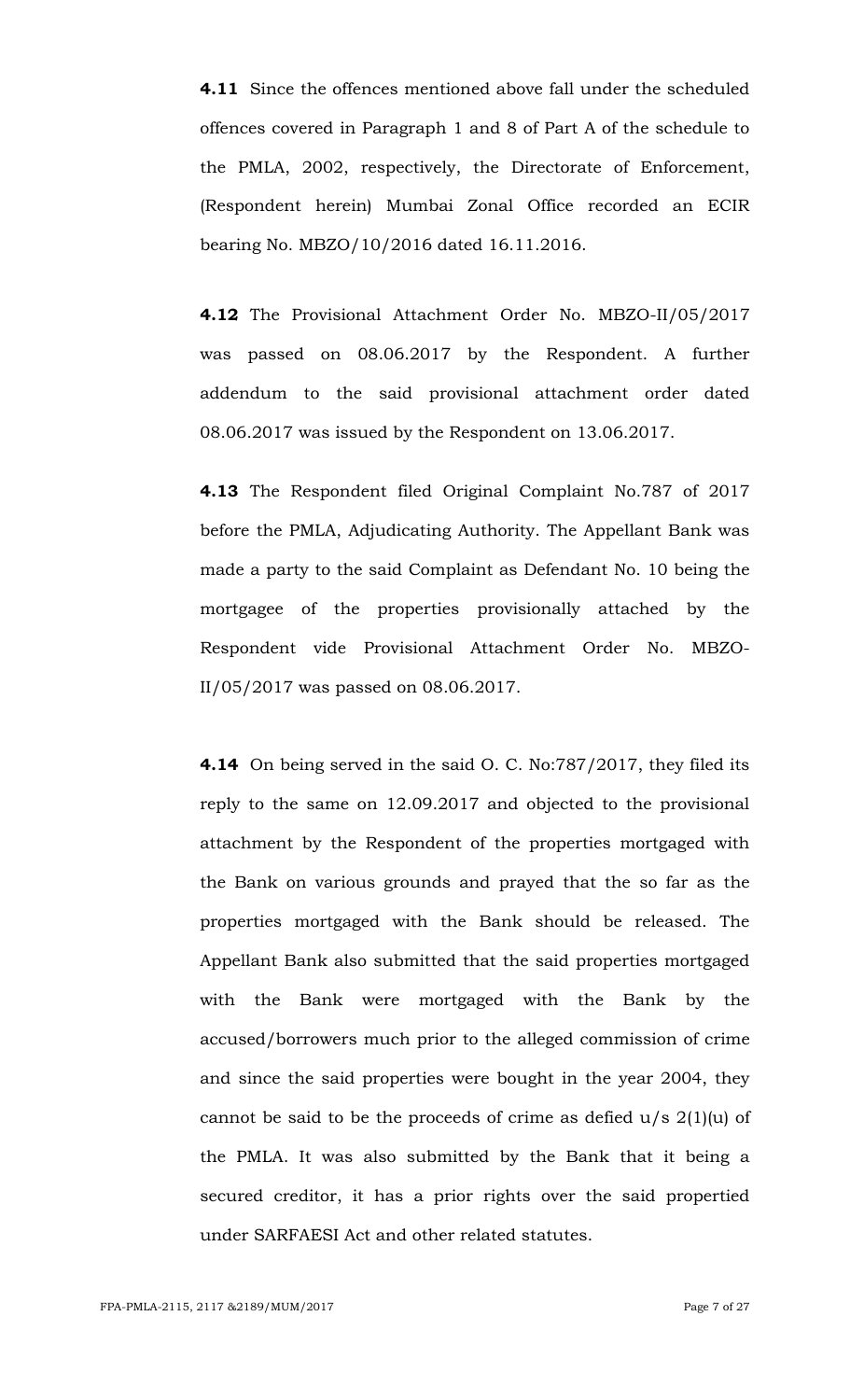**4.15** While the adjudication proceedings in the O. C. No:787/2017 were pending, the insolvency proceedings were initiated against the M/s SVLL in the NCLT, Ahmedabad Bench by the Punjab National Bank. The NCLT, Ahmedabad vide its order dated 12.09.2017 ordered a moratorium under Section 14 of the Insolvency and Bankruptcy Code, 2016 (I & B Code hereinafter), whereby continuation of all pending suits or proceedings against the Corporate Debtor i.e. M/s SVLL were prohibited.

**4.16** The Adjudicating Authority, PMLA passed the impugned order dated 24.10.2017 in O.C. No:787/2017 confirming the provisional attachment Order No.MBZO-II/05/2017 dated 08.06.2017 and addendum dated 13.06.2017.

**4.17** There is no denial on behalf of respondent no. 1 that the Appellant Bank also took measures for recovery of the secured debts under the SARFAESI Act-2002 and issued a Demand Notice dated 05.11.2015 u/s. 13(2) of the SARFAESI Act-2002 to the M/s SVLL/ Borrower/ its Directors, Guarantors/ Securities/ Mortgage Properties/ Personal Assets. However, said M/s SVLL/Borrowers failed to pay the outstanding dues of Rs.307,73,40,872/- as on 30.11.2015.

**4.18** The Appellant Bank vide Notice dated 17.02.2016 u/s 13(4) of SARFAESI Act. 2002 also took over the symbolic possession of the Securities mortgaged/ charged/ hypothecated with it to recover its dues of over Rs.307,73,40,872/-.

**4.19** The Appellant Bank filed an O. A. No:86/2016 in the DRT-II, Ahmedabad for recovery of its dues from aforesaid Borrowers/ M/s SVLL, and its Directors besides other guarantors, corporate guarantors, personal guarantors etc. The DRT-II, Ahmedabad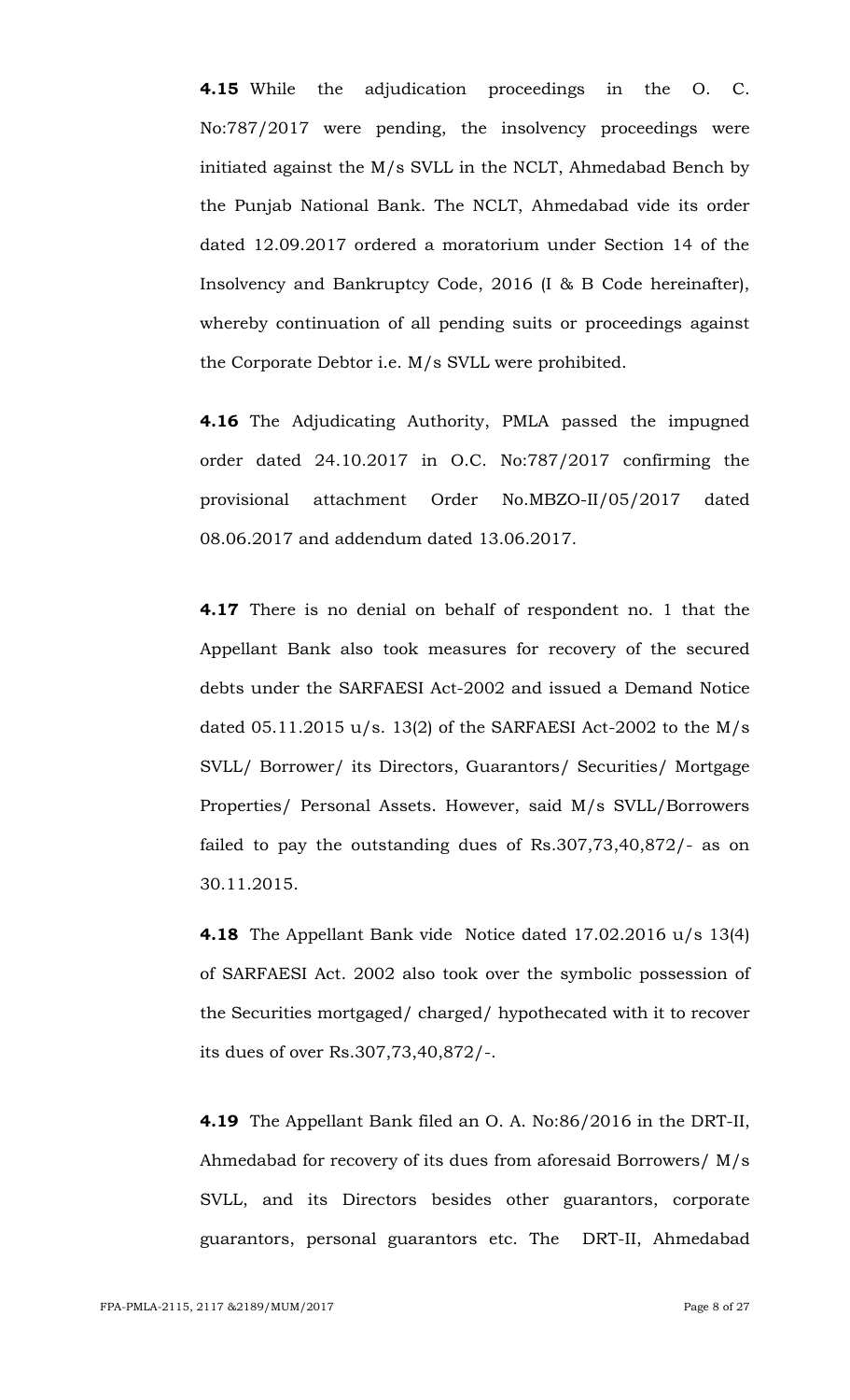granted a status-quo order in respect of the securities in the hands of the Bank as on the date of the order dated 02.08.2016.

**4.20** The Respondent filed its rejoinder to the reply filed by the Appellant in the said O.C. No:787/2017 on 28.09.2017. In the said rejoinder, the Respondent admitted that though the said properties mortgaged with the Bank were acquired prior to the date of commission of fraud, however, it was erroneously urged by the Respondent that as per the definition of proceeds of crime is either the property derived or obtained as a result of criminal activities relating to a schedules offence or value thereof.

**4.21** Accordingly, the Respondent attached the properties mortgaged with the Appellant Bank being the value thereof  $u/s$  2 (1) (u) of PMLA.

#### **5. FPA-PMLA-2189/MUM/2017**

**5.1** The above-named Appellant has filed this appeal under Section 26 of the Prevention of Money-Laundering Act, 2002 against the common Order dated 24.10.2017 in O. C. No. 787 of 2017 passed by the Adjudicating Authority, PMLA.

**5.2** By the said impugned order, the Adjudicating Authority has confirmed the provisional attachment Order No.MBZO-II/05/2017 dated 08.06.2017 and addendum dated 13.06.2017.

**5.3** The followings are the contentions of the Union Bank of India(UBI), Appellant Bank:-

**5.4** That at the request of the Respondent no.3 namely M/s. Siddhi Vinayak Logistic Limited (SVLL), the UBI has sanctioned a loan of/limit Rs. 102.50 Crs. (Term Loan of Rs. 99.90 Crs and Term Loan Rental Discounting Rs. 2.60 Crs) as per the banking norms and practice to the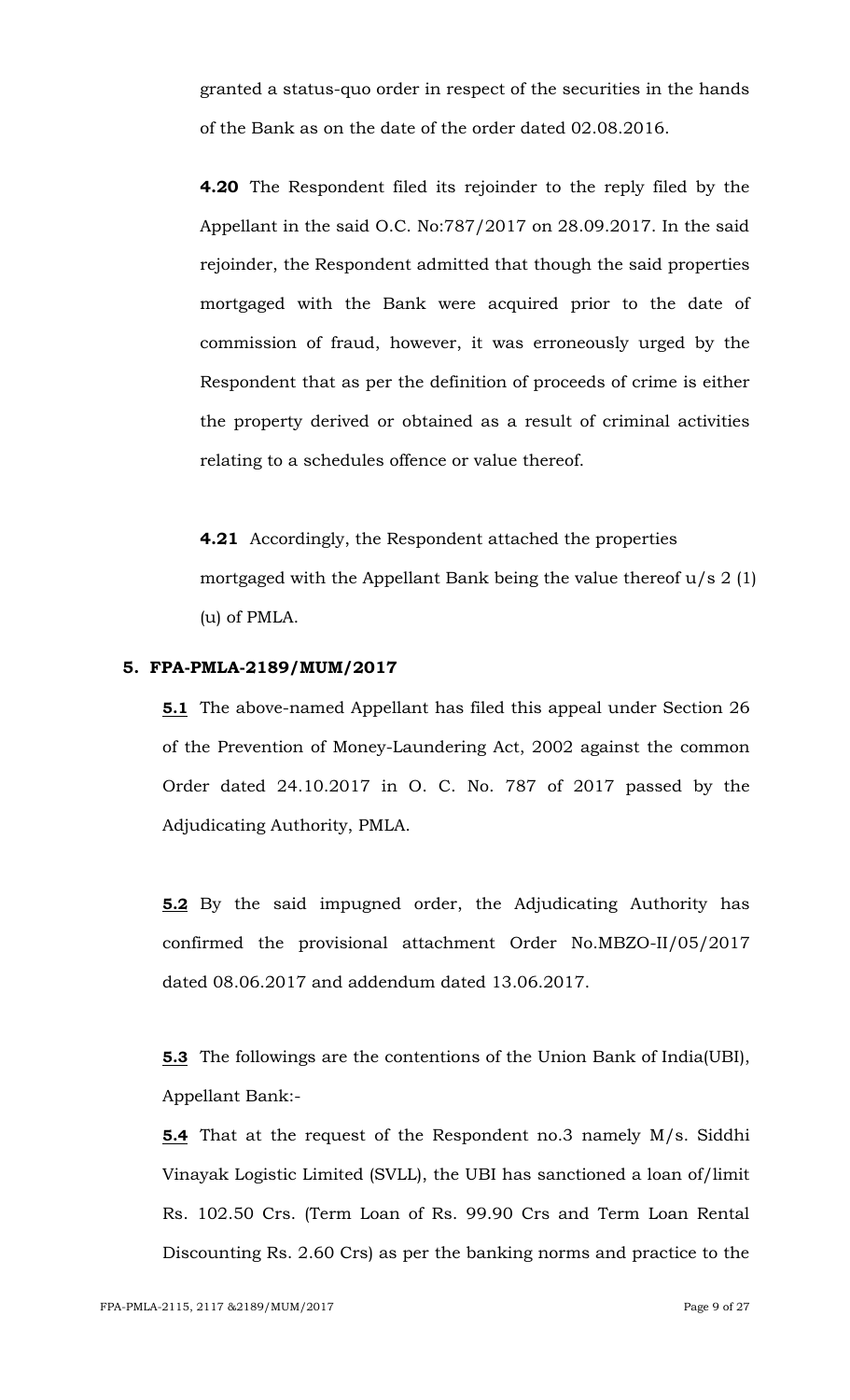Respondent no.3 for business expansion. As a security for due and prompt repayment of the loan granted by the UBI and as per the terms and conditions of the sanction, a Simple Mortgage Deed dated 26.09.2012 was executed by the respondent no.3 in favour of the UBI. The copy of the Simple Mortgage Deed dated 26.09.2012 was executed by the respondent no.3 in favour of the UBI is annexed herewith and marked as Annexure A-3.

**5.5** That it is one of the terms of the conditions of the loan that the proceeds of loan shall be utilized for expansion of business and accordingly UBI has disbursed a loan/limit of Rs. 102.50 Crs. (Term Loan of Rs. 99.90 Crs and Term Loan Rental Discounting Rs. 2.60 Crs) towards expansion of business.

**5.6** That the Respondent no.3 executed a loan agreement dated 26.09.2012 in favour of the UBI and a loan/limit of Rs.99,99,00,000.00 was disbursed to the Respondent no.3 in good faith.

**5.7** That after completion of necessary formalities, the sanctioned loan amount was disbursed in the name of Respondent no.3, M/s. Siddhi Vinayak Logistics and the mortgage in favour of the Union Bank of India was created on 26.09.2012 at Surat by execution of Simple Mortgage Deed. The Respondent no.3 has been regularly making payment of loan installments earlier but later on defaulted in making payment of the same.

**5.8** That it is admitted fact that Respondent no.3 is the owner of the property and had acquired possession and ownership of property in year 2011.

**5.9** That the Union Bank of India claims its mortgage over given property i.e.:- "Office at "RIPPLE MALL", 2nd Floor, Near Rajhans Cinema Piplod, Surat-14". That the UBI in order to claim its right over the mortgaged property claims that the UBI has provided the loan facilities in the year 2011 to its borrowers.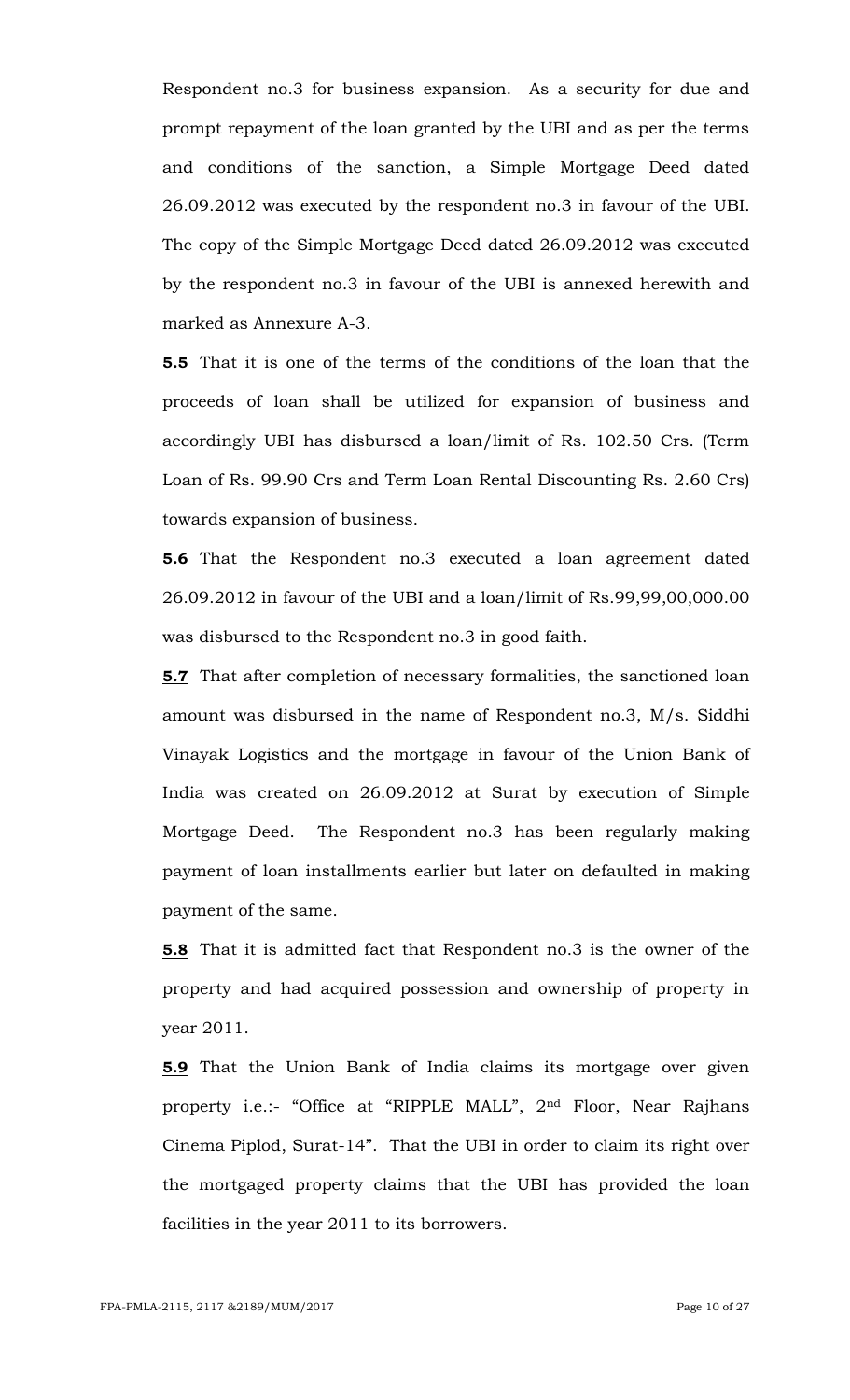**5.10**Details of loan as well as the details of outstanding amount to be recovered from the borrower are as under:

- (A) 1. Account no. with the UBI-311206350000001 (FITL) 2. Name of the account holder-M/s. Siddhi VinayakLogistics Limited 3. Loan facility as availed – Commercial
	- 4. Outstanding Amount Rs. 10,11,63,133.00

as on 31.07.2017.

- (B) 1. Account no. with the UBI-311206580000001 (Term Loan Rent Discounting)
	- 2. Outstanding Amount Rs. 1,99,37,302.16 as on 31.07.2017.
- (C) 1. Account no. with the UBI-311206120043016 (Term Loan)
	- 2. Outstanding Amount Rs. 100,72,02,710.00 as on31.07.2017.

**5.11** That the said property or the aforesaid units are mortgaged as securities with the Union Bank of India, Salabatpura, Surat Branch by Respondent no.3 for availing various financial facilities. Therefore,the attachment order dated 08.06.2017 is illegal & bad in law.

**5.12** That the Commercial loan amount which was sanctioned to the Respondent no.3 is a public money, which the Respondent no.3 has to repay to the UBI, therefore, this complainant has no right to attach the said properties which is mortgaged with the UBI. So, only the Appellant bank has right on the loan amount out of mortgaged properties.

**5.13** That the UBI has initiated action under the Securitisation Act against the respondent no.3 and have taken symbolic possession of the property on 04th May, 2017 after it issued a notice under section 13(2) of the Securitisation Act on 05<sup>th</sup> February, 2016. The Learned District Magistrate has ordered under Section 14 of SARFAESI Act for taking possession of the attached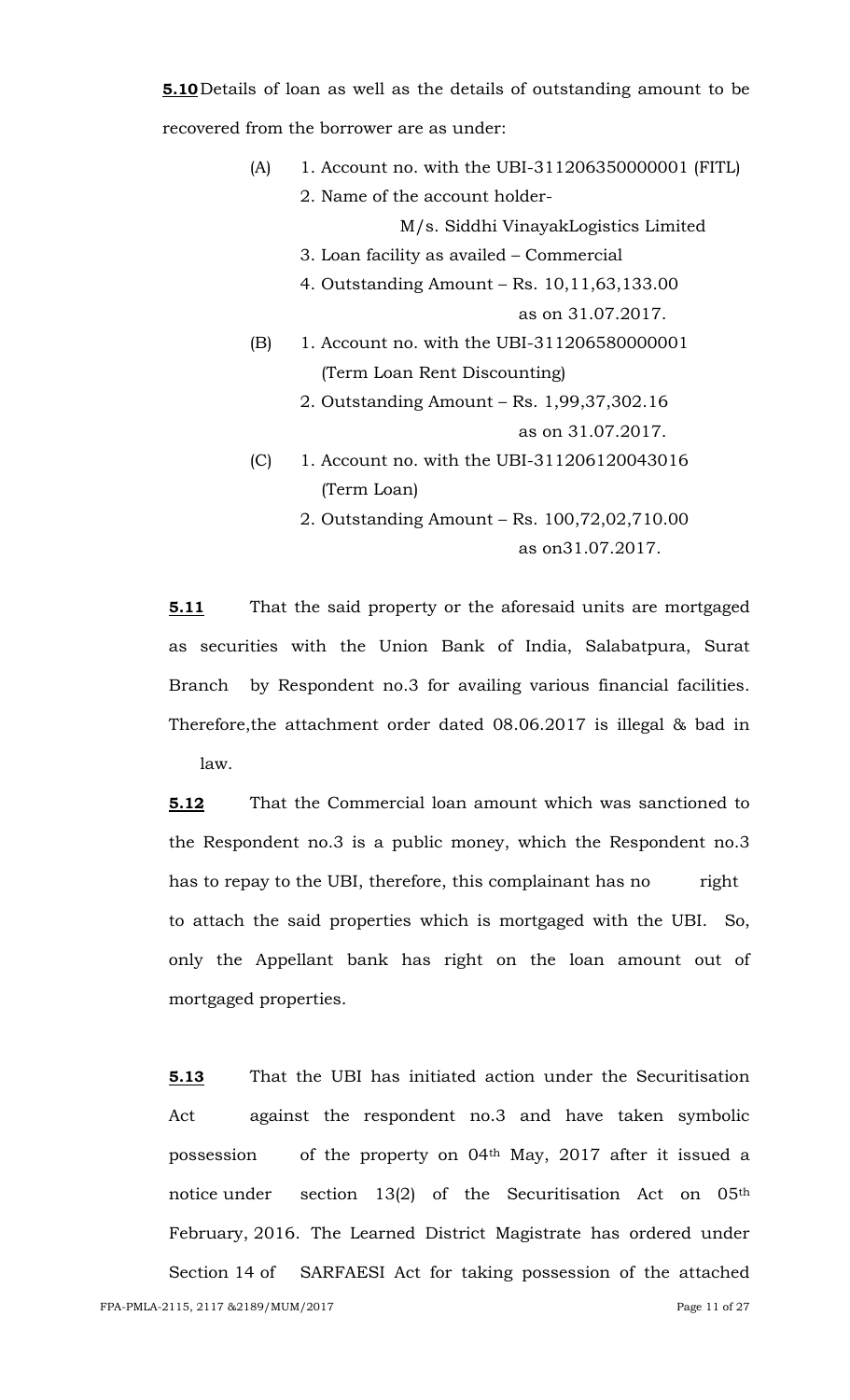properties. It is submitted by UBI that the property was earlier mortgaged with the Union Bank of India since 22nd September, 2012 but since the account became NPA, the UBI had to initiate action under the Securitisation Act. It is submitted that the complainant is not entitled to attach the property being One Office at "RIPPLE MALL", 2nd Floor, Near Rajhans Cinema Piplod, Surat. It is submitted that the provisions under Section 26(E) of the SARFAESI Act, 2002 give over ridding effect over and above any other law and priority to the secured creditor, including the provisions of PMLA in so far as by the secured assets are concerned. The relevant provision of the SARFAESI Act, 2002 is narrated herein below for the sake of convenience this Honorable Court:

> *"26-E. Priority to secured creditors-Notwithstanding anything contained in any other law for the time being in force, after the registration of security interest, the debts due to any secured creditor shall be paid in priority over all other debts and all revenues, taxes, cesses and other rates payable to the Central Government or State Government or local authority. Explanation:-For the purpose of this section, it is hereby clarified that on or after the commencement of the Insolvency or Bankcruptcy proceedings are pending in respect of secured assets of the borrower, priority to secured creditors in payment of debt shall be subject to the provisions of that code."*

It is clear from the above mentioned provision that the Union Bank of India will get priority over the rights of Central or State or any other Local Authority.

**<u>5.14</u>** That, there is no finding as to how the properties involved herein are proceeds of crime, particularly, when all the funds belong to the bank.

**5.15**The followings are the contentions of the Enforcement Directorate (Respondent no. 1):-

(i) That, no specific reply has been filed by the respondent no.

1. The learned counsel for the respondent no 1 has advanced his arguments orally.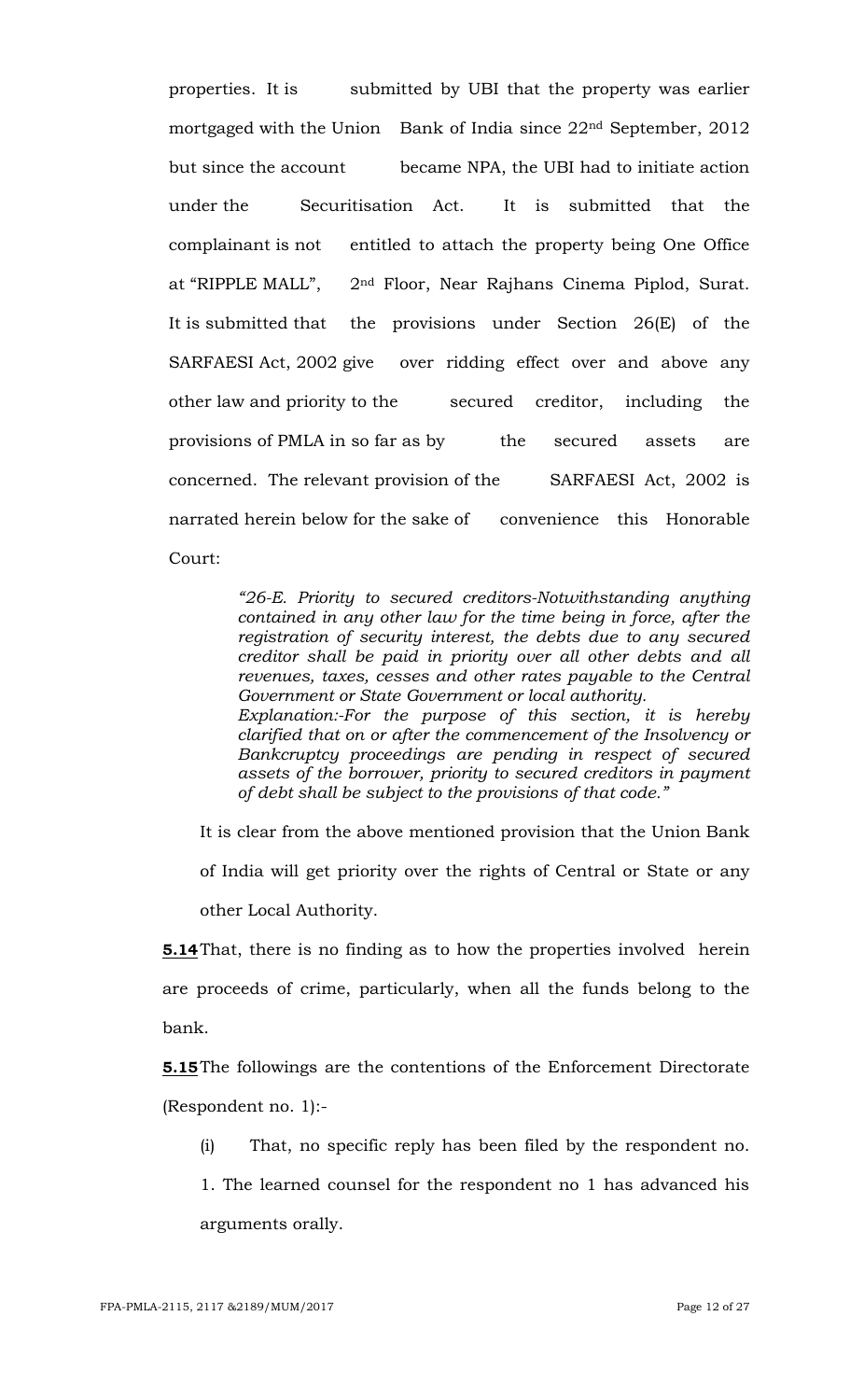(ii) As it is seen from the record that the Enforcement Directorate /respondent no. 1 the aforementioned properties which are mortgaged with the UBI (Appellant) are attached in terms of provision of section 2(1)(u) being value of such property.

(iii) That, as per section 71 of PMLA, 2002, the provisions of PMLA shall have overriding effect notwithstanding anything inconsistent therewith contained in any other law for the time being in force, including SARFAESI Act. The above proposition has been upheld by the Apex Court in the case of Solidaire India Ltd. AIR 2001 SC 958:JT 2001(2) SC 642 (MANU/SC/009/2001), Bank of India Vs. Ketan Parekh-2008(8) SCC 148:AIR 2008 SC 2361 (MANU/SC/009/2001) and Narcotic Control Bureau Vs. Krishnalal in C.A. Nos. 810-811/1989 (MANU/SC/0152/1992). The Prevention of Money Laundering Act is aimed at preventing money laundering and to provide confiscation of property derived from or involve in money laundering and for matters concerned therewith and incidental thereto.

**5.16** We have gone through the impugned order and the material available on record. So far as the present appellant, who is the defendant no. 13 in the in the O.C. 787/2017, there is no dispute that the property in question has been mortgaged with the appellant in the year 2012 as a security against the loan of Rs. 102.50/- crores advanced to SVLL(Respondent no. 3) for business expenses after following the banking norms and practice.

### **6. Oriental Bank of Commerce**

**6.1** The above-named Appellant has filed this appeal under Section 26 of the Prevention of Money-Laundering Act, 2002 against the common Order dated 24.10.2017 in O. C. No. 787 of 2017 passed by the Adjudicating Authority, PMLA.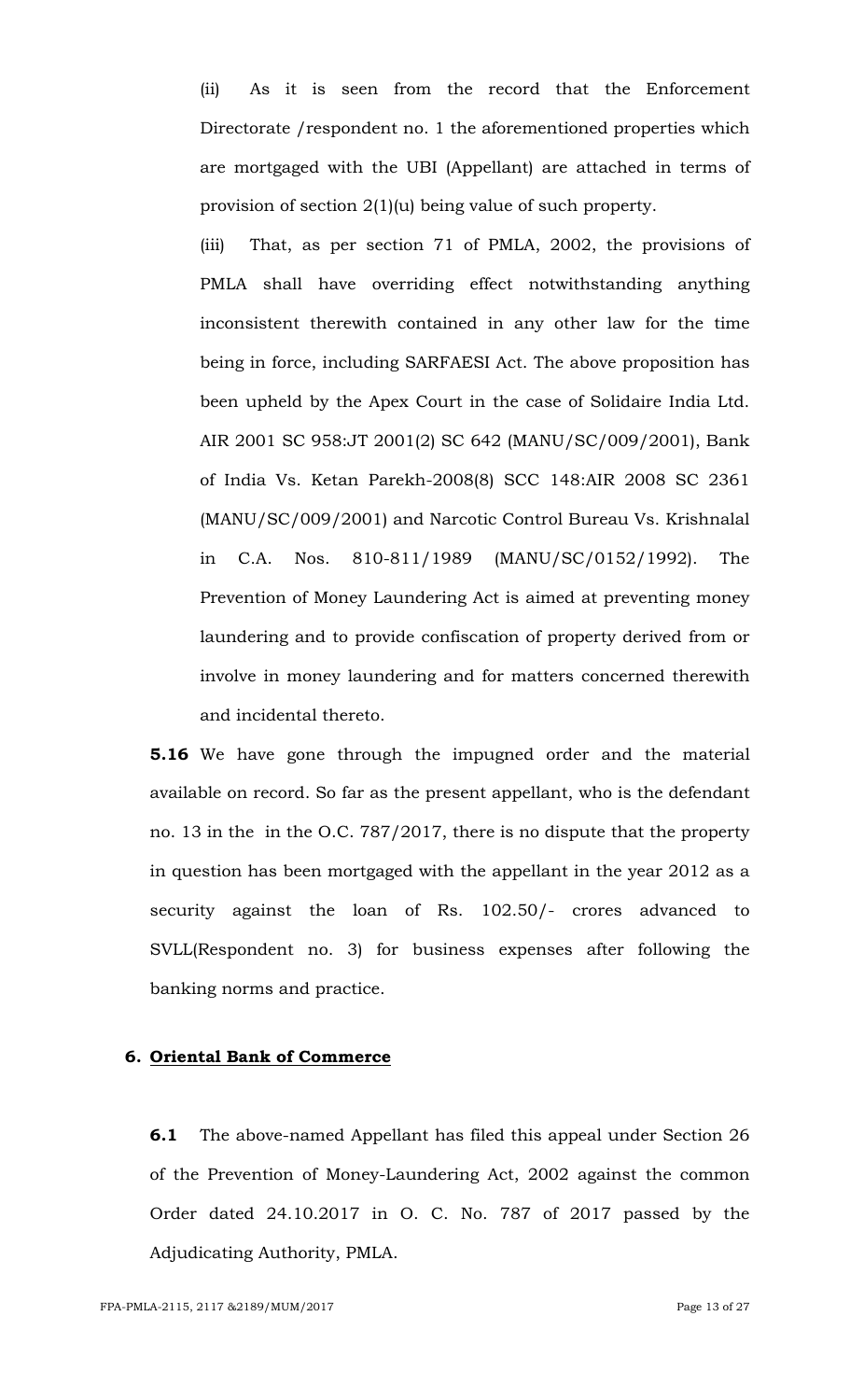**6.2** By the said impugned order, the Adjudicating Authority has confirmed the provisional attachment Order No. MBZO-II/05/2017 dated 08.06.2017 and addendum dated 13.06.2017.

**6.3** The Case of the appellant is that Oriental Bank of Commerce(OBC Bank) is the appellant herein granted various financial facilities to M/s SVLL, which is engaged in the business of transportation and logistics service provider.

**6.4** It is stated that M/s SVLL, initially approached and requested the appellant Bank in the year 2007 for grant of credit facilities in the shape of Term Loan for purchase of vehicle (Trucks), Cash Credit (Hypothecation) facility and Bank Guarantee facility for smooth functioning of its business activities. Thereafter, at the request of the Respondents, the facilities were renewed, enhanced and fresh Loans were granted by the Appellant Bank the as detailed in the appeal memo and the written submissions filed on behalf of the OBC bank.

**6.5** It is stated that the appellant bank sanctioned various financial facilities beginning from  $19/12/2007$  to  $26/12/2012$  and in all, apart from working capital facility, Seven Term Loans were sanctioned to the Respondent No.2 for purchase of 1527 vehicles . Out of the Seven Loan accounts by the Appellant Bank four of the accounts have been adjusted with 3 of them remains outstanding.

**6.6** It is stated that as on 30.11.2017 Rs. 510,04,22,371.06 is outstanding against the Respondent no.2 namely M/s SVVL excluding expenses from the date of NPA.The bank has also initiated proceedings under Securitisation and Reconstruction of Financial Assets and Enforcement of Security Interest Act,2002.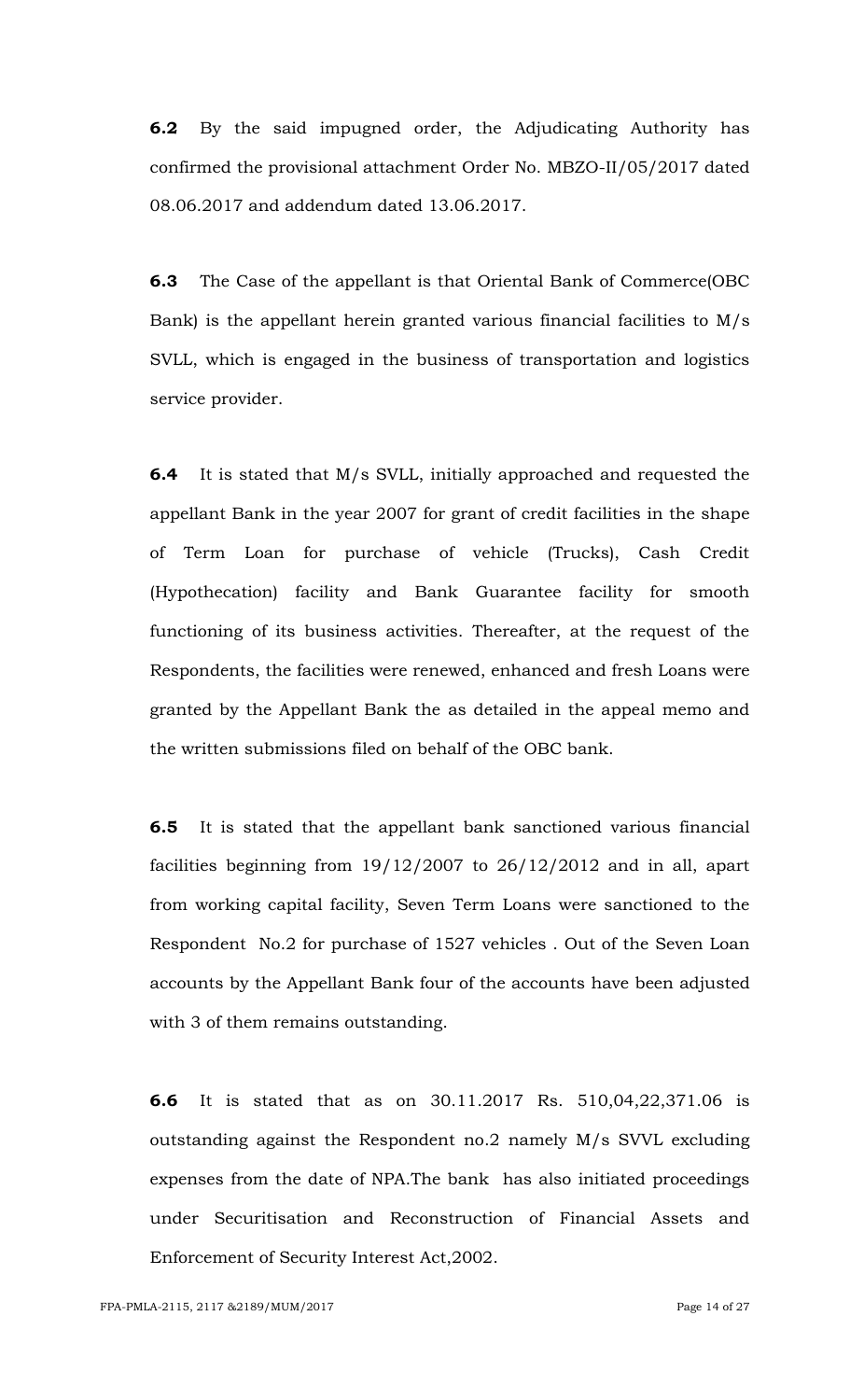**6.7** It is stated that M/s SVLL executed various documents to avail of the loaning facilities vide sanctions on various dated as enumerated above from Oriental Bank Of Commerce. M/s SVLL failed to adhere to the payment schedule even after availing restructuring. The Bank i.e. Oriental bank of Commerce was forced to recall the loans and the credit facilities granted Under SARFAESI. The Bank Filed ORIGINAL APPLICATION NO. 767 OF 2015 titled as "Oriental Bank of Commerce, Ring Road Branch, SuratANDM/s. Siddhi Vinayak Logistic Ltd& 17 others" at Debts Recovery Tribunal, Ahmadabad and the matter is pending adjudication by Debts Recovery Tribunal, Ahmadabad.

**6.8** It is stated that in the year 2017 Oriental Bank Of Commerce was informed of initiation of proceeding against M/s SVLL under the Prevention of Money Laundering Act, 2002 wherein it is alleged that M/s SVLL represented by RupchandBaid, who introduced himself as Promoter of M/s SVLL, in the month of September 2012 , M/s SVLL financial facilities by Bank of Maharashtra, that M/s SVLL had also availed the same. It is further alleged that in September 2012 ShriRupchandBaid introduced a Scheme "Chalak Se Maalak" and under that scheme Bank of Maharashtra had sanctioned financial facilities to M/s SVVL.

**6.9** It is stated that the Deputy Director, Enforcement Directorate vide Provisional Attachment Order no.MBZO-II/05/2017 dated 08.06.2017 and further addendum dated 13.06.2017 purportedly issued under Section 5(1) of the Prevention of Money Laundering Act,2002 attached various properties of the alleged accused including the following properties which, as has been admitted by the Enforcement Directorate, were acquired by the mortgagors/owners prior to September,2012 i.e prior to committing the alleged crime and which are mortgaged with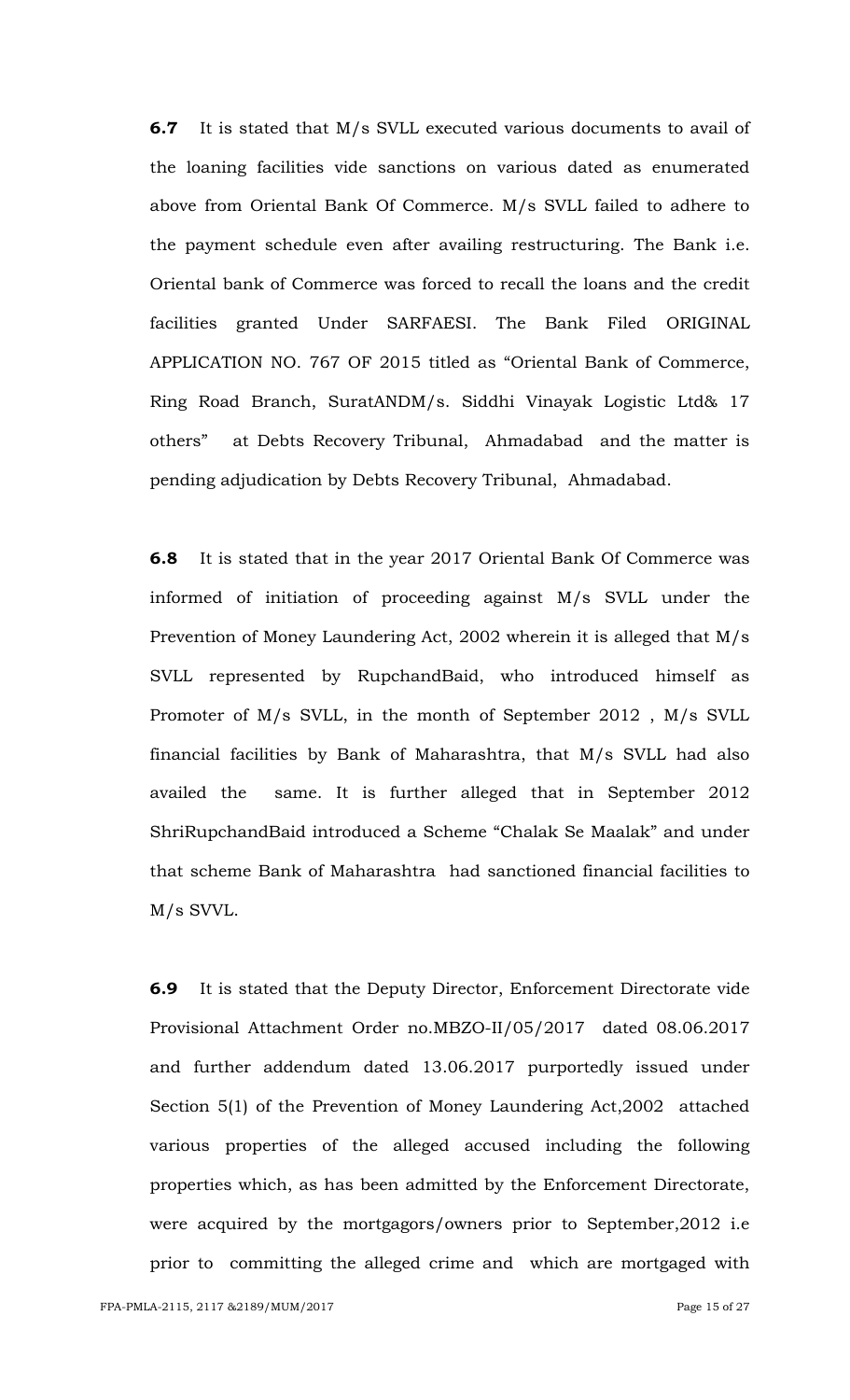Oriental Bank of Commerce. Thus there is no nexus between the alleged fraud and the properties acquired by the mortgagors/owners and hence these cannot be called as properties acquired from alleged " proceeds of crime":

| Sr.No.       | Year of<br>Acquisition | Description of Property                                                                                                                                                                                                                                                                                                          | Value<br>of<br>Property<br>Realisable<br>(RsCrores) |
|--------------|------------------------|----------------------------------------------------------------------------------------------------------------------------------------------------------------------------------------------------------------------------------------------------------------------------------------------------------------------------------|-----------------------------------------------------|
| $\mathbf{1}$ | 2007                   | Flat no. 102, Shantikunj Apartment,<br>Rustampura, Surat admeasuring<br>54.53<br>Sq.Mtrs<br>belonging<br>to<br>M/s. Siddhi Vinayak Logistic Ltd.                                                                                                                                                                                 | 0.14                                                |
| 2            | 2011                   | All That Piece and Parcel of Land<br>Bearing<br>Survey/ KhasraNo.341<br>admeasuring 2.00 hectares (4.941<br>acres), Bhogwatdar Class I, Land<br>Revenue<br>Rs.10.23/- of Mouza -<br>Gumthala, Tahsil-Kamptee, District<br>- Nagpur admeasuring 4.941 acre<br>M/s<br>Siddhi<br>belonging<br>to<br>Vinayak Logistic Limited.       | 2.73                                                |
| 3            | 2011                   | All That Piece and Parcel of Land<br>Bearing Survey / Khasra No.338<br>admeasuring 1.02 hectares (2.52<br>acres), Bhogwatdar Class I, Land<br>Revenue Rs.7.00/- of Mouza<br>Gumthala, Tahsil - Kamptee,<br>District - Nagpur admeasuring 2.52<br>acre belonging to M/s Siddhi<br>Vinayak<br>Fresh<br>Private<br>Farm<br>Limited. | 0.85                                                |
| 4            | 2000-2001              | <b>Building</b><br>Land<br>and<br>Plot<br>at<br>no.14,15,16,35,36 and 37 at GIDC,<br>BhatporeSurat, registered in the<br>name of M/s Raj International,<br>Proprietorship<br>firm<br>of<br>ShriRoopchandBaid.                                                                                                                    | 4.77                                                |
| 5            | 2010                   | B-903/904,<br>9 <sup>th</sup><br>Floor,<br>Happy<br>Residency,<br>MojeVesu<br>Bearing<br>R.S.No.551, $552/1$ , $552/2$ & $552/3$ ,<br>Revised Survey No.347, 349/1,<br>349/2 & 349/3, T.P.No.29, F.PNo. &<br>36, UdhanaMagdalla Road, Surat<br>admeasuring 2051 Sq.ft. belonging<br>to Mrs.Laxmi Devi Baid.                      | 1.21                                                |

Also, the amount of Rs 29,00,173/- lying in the a/c no.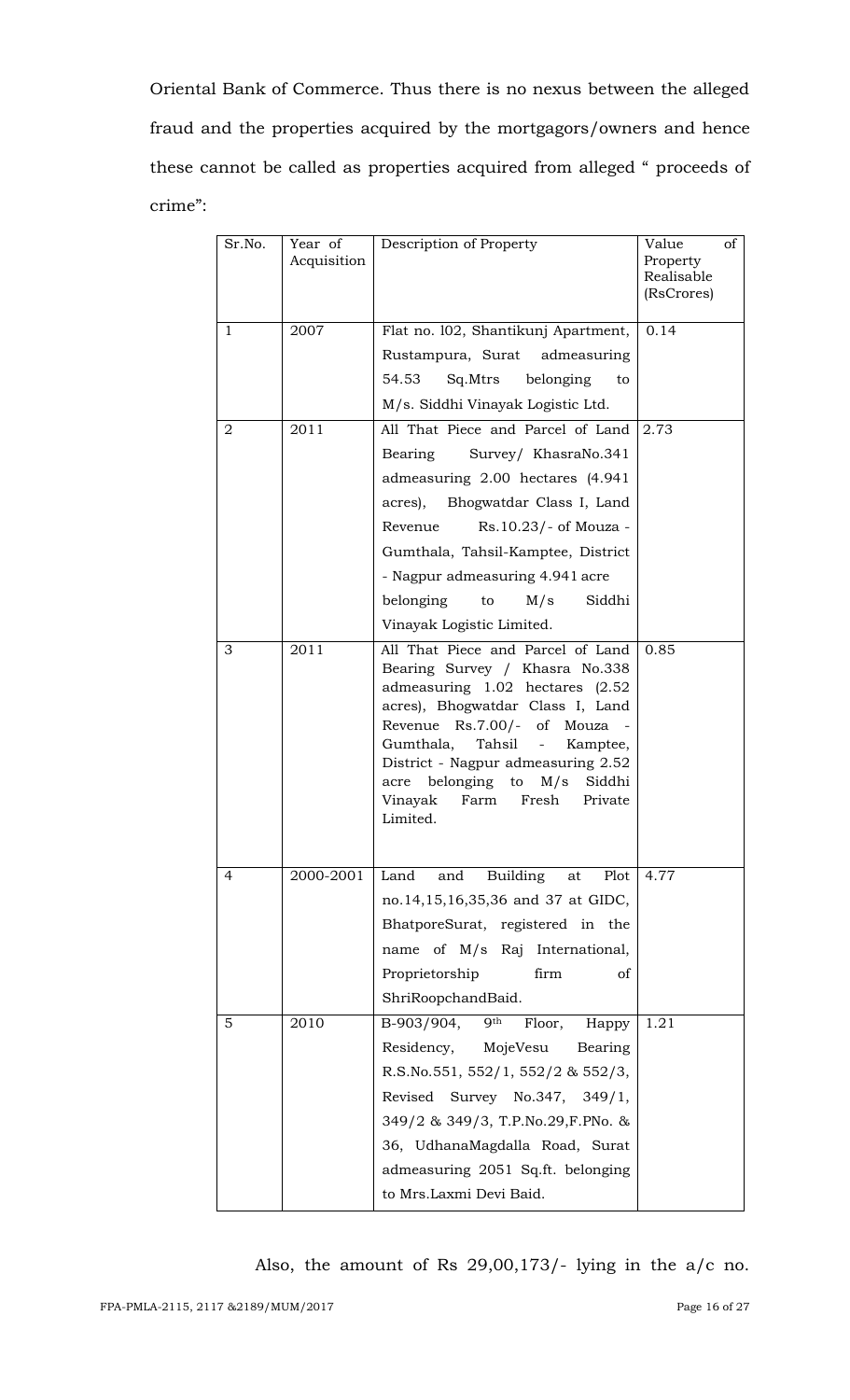0102113101069 with Oriental Bank of Commerce, being the lead bank, is the amount to be disbursed to the Members of Consortium namely Bank of Maharashtra and Bank of Baroda has been wrongly attached as the Complainant has failed to prove that the said amount is proceeds of Crime. The amount of Rs.12,61,781/- lying in a/c no.1336 1131002825 and Rs.2250/ lying in a/c no.12001131005983 with Oriental Bank of Commerce have been wrongly attached as the Complainant has failed to prove that the said amount is proceeds of Crime.

- **6.10** It is submitted that the properties attached have been purchased prior to the date of purported crime committed by Roop Chand Baid and others has no nexus with the mortgage of the properties acquired before the said crime was committed and therefore, are not the proceeds of crime and have been attached erroneously.
- **7.** Case of the Respondent no. 1,
	- **(i)** It is stated that the above mentioned properties which are mortgaged with Appellant bank are provisionally attached in terms of the provisions of the section 5(1) of the PMLA, 2002,
	- **(ii)** These properties have been attached in terms of the provisions of the section  $2(1)(u)$  being value of such property as such contention of the appellant bank that the subject properties were not proceeds of crime is not maintainable,
- **8.** Following facts are common in above mentioned appeals:-
- FPA-PMLA-2115, 2117 & 2189/MUM/2017 Page 17 of 27 **8.1.** On the complaint of the Bank of Maharastra an FIR bearing no. RCBSM2015E2007 dated 06.08.2015 was registered by CBI, BS & FC, Mumbai invoking section 420,468,471,120(B) of IPC and sections 13(2)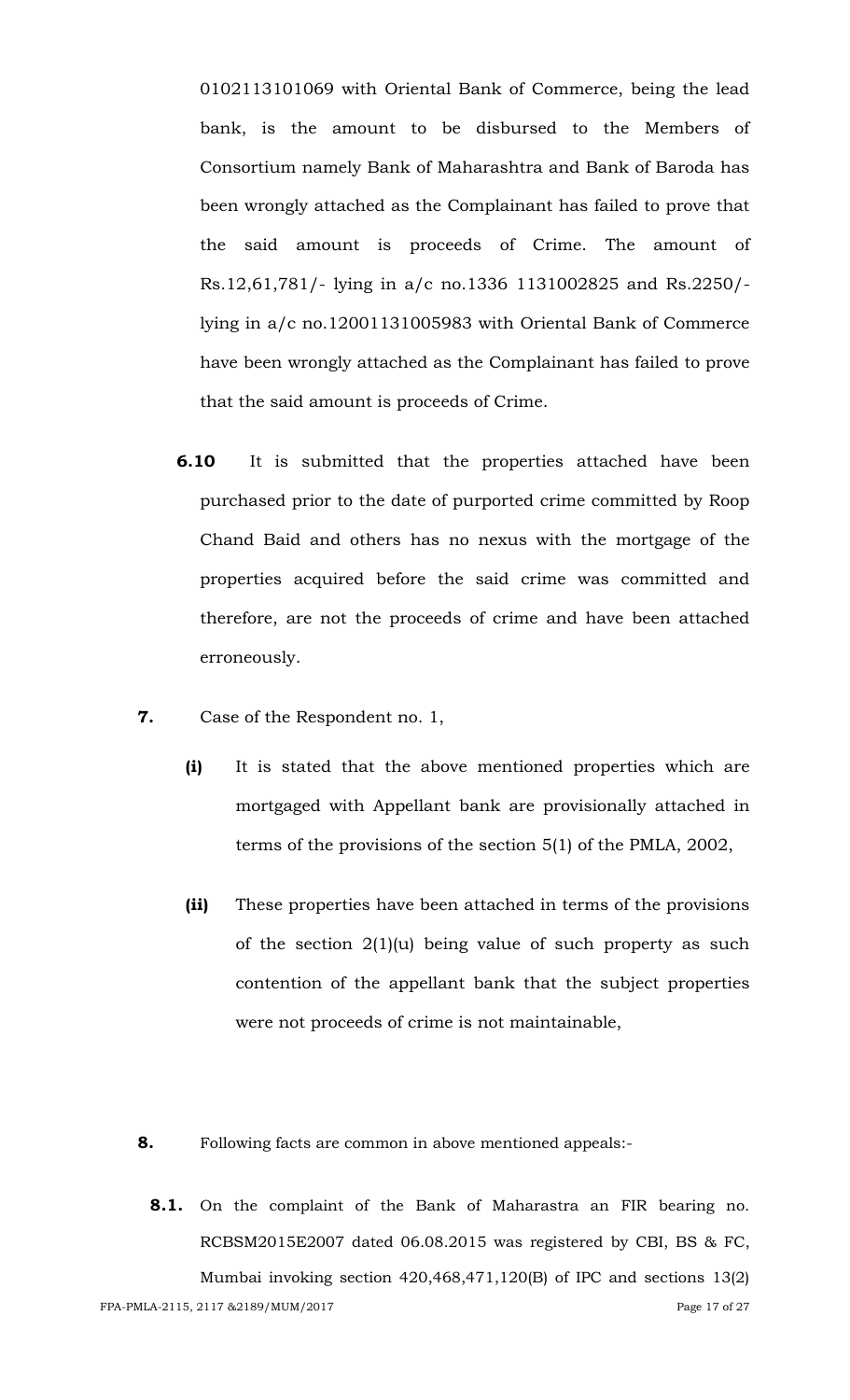r/w 13(1)(d) of PC Act, 1988 against M/s SVLL, S/ShriRupchand Bail, Deepak Kumar Baid, RajkumarBaid, Smt. Laxmi Devi Baid& otherson the allegation that M/s SVLL and other persons during the period from September 2012 to March, 2015 were parties to the criminal conspiracy to cheat the banks, Pune and in pursuance to the said criminal conspiracy, the accused director/officials of M/s SVLL induced the Bank of Maharastra to sanctioned the disbursed 2804 vehicle loans (under "Chalak se Malak" scheme devised by M/s SVLL) to M/s SVLL and its employees and its drivers on the basis of the false assurances and forged vehicle registration documents, thereby availing credit facility aggregating to Rs. 651.17 crore in the form of loans sanctioned to individuals drivers/employees of the said m/s. SVLL in Model Colony Branch & Deccan Gymkhana Branch, Bank of Maharashtra, Pune.

- **8.2** On the basis of the above the Enforcement Directorate i.e. respondent no. 1 registered ECIR no. ECIR/MBZO/10/2016 dated 16.11.2016 and attached the properties involved in these appeals vide P.A.O./MBZO/II/05/2017 dated 08/06/2017 ordering to attach immovable and movable properties as detailed in the P.A.O.
- **8.3** Consequent to the above, a common O.C. bearing 787/2017 was filed before the Adjudicating Authority praying for confirmation of the P.A.O.. The Adjudicating Authority, by the impugned order, allowed the O.C. confirming the P.A.O. on dated 24.10.2017 which is under challenge before this Tribunal.
- **8.4.** That all these above appeals involves identical facts and similar questions of law. This is the reasons why these appeals are taken up for consideration together and for common order.

**8.5.** It is pertinent the mentioned here that the State Bank of India is also a victim of M/s SVLL and its director and is also a party before the Adjudicating Authority in the same P.A.O. and O.C. The State Bank of India had also preferred the appeal before this Tribunal against the same impugned order dated 24.10.2017 vide FPA-PMLA-2121/DLI/2017. This Tribunal had allowed the appeal vide order dated 06.02.2018 after discussing the entire facts and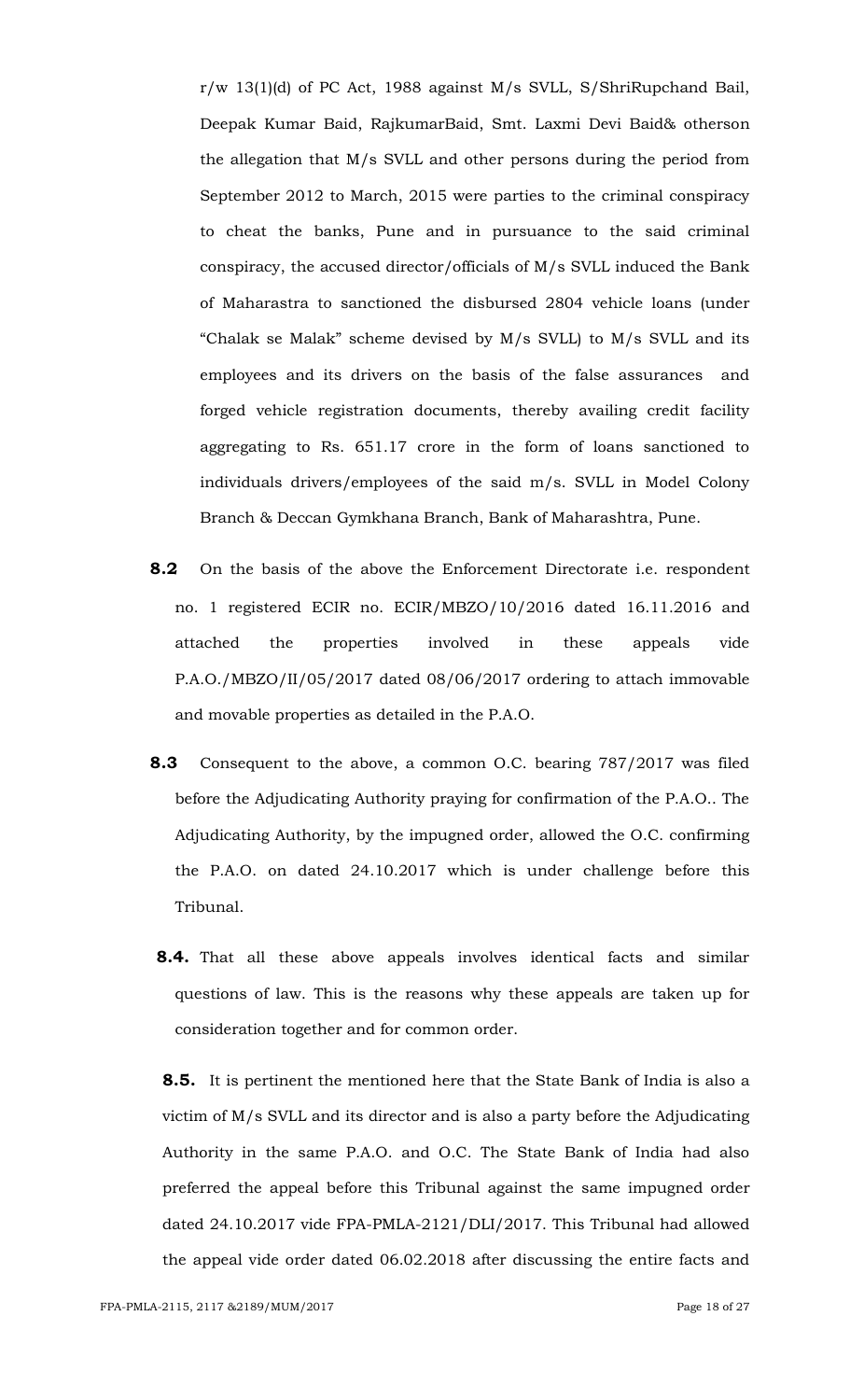circumstances including the decisions of Hon"ble Supreme Court and High Courts and also the judgment and order of full bench of this Tribunal passed in FPA-PMLA-1026/KOL/2015 dated 10.07.2017 in matter of State Bank of India v/s Enforcement Directorate.

**8.6** In all the appeals mentioned above the banks are victims not involved in generating any proceeds of crime.

**8.7** It is undisputed fact that none of the properties which are mortgaged with the aforesaid appellants are either acquired out of proceeds of crime and that were purchased and mortgaged before the commission of alleged crime.

**8.8** The appellant Banks have taken steps under sections 13(2) & 13(4) of SARFAESI Act,2002 and also took over symbolic possession of the secured mortgaged/charged/hypothecated properties dues to recover their dues. Even, the appellant Banks i.e. Bank of Baroda and Oriental Bank of Commerce have moved DRTs of the respective jurisdictions vide O.A. nos. 86/2016 and 767/2015 respectively.

**8.9** The contention of the appellant Banks have been dealt with by the Adjudicating Authority in the discussion/conclusion part of its order available at para 50, 53 & 55 at internal page 102 & 103 of the impugned common order, which are re-produced below:-

*" 50. By virtue of section 71 of PMLA, the PMLA has overriding effect. It need to be borne in mind that the amendment by way of introduction of section 26(e) of the SARFAESI Act 2002 and section 31(b) Recovery of Debt and Bankruptcy Act 1993 does not come into play with regard to the liability of attachment, confirmation and confiscation of proceeds of crime. The section 26(e) above referred has provided that notwithstanding anything contained in any other law for the time being in force, after the registration of security interest the debt due to any secure creditors shall be paid in priority over all other debts and all other revenue, taxes and cess and other rates payable to the Central Government and State Government and local authority. So what is referred are only (1) the other debts, (2) all (i) revenues(ii) taxes (iii) cesses (iv) other rates payable to the Central Government and the local authority. Similarly section 31(b) above referred provides that notwithstanding anything*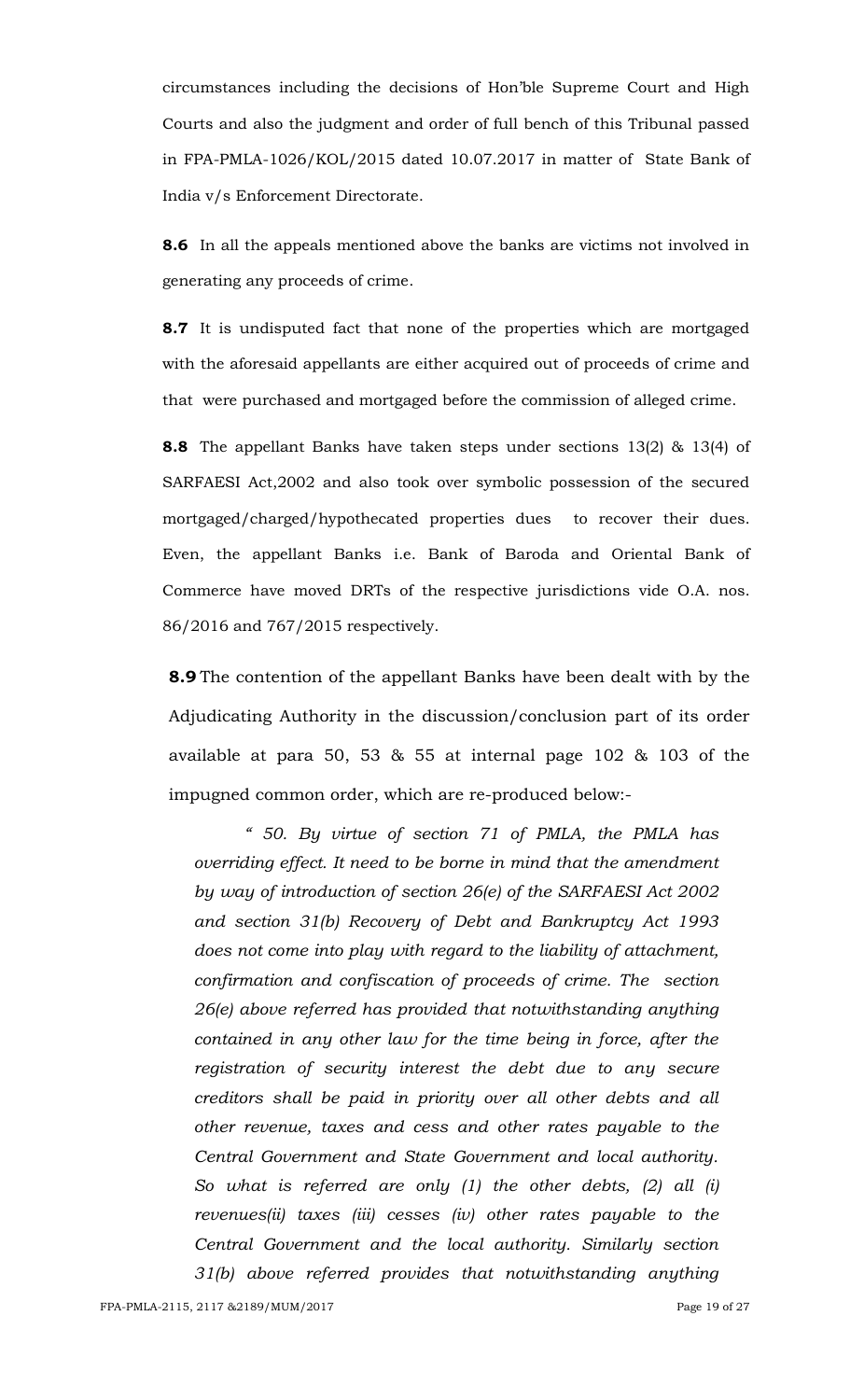*contained in any other law for the time being in force, the rights of secured creditors to realize secured debts due and payable to them by sale of assets over which security interest is created shall have priority and shall be paid in priority over all over debts and government dues including revenues taxes, cesses and other rates due to the Central Government and State Government or local authority. So what is referred are only(1) the other debts, (2) all Govt. dues including, (I revenues (ii) taxes, (iii) cesses (iv) other rates due to the Central Government and the local authority. Thus there is no priority conferred on the secured creditors under the said acts, in respect of the proceeds of crime in their hands. The PMLA is a Special Act and is an Act to prevent moneylaundering and to provide for confiscation of property derived from or involved in money laundering and for matters connected there with or incidental thereto. Section 3 of Act defines money laundering as Whosever directly or indirectly attempts to indulge or knowingly assists or knowingly s a party or is actually involved in any process or activity connected with the proceeds of crime including its concealment, possession, acquisition or use and projecting or claiming it as untainted property shall be guilty of offence of money –laundering.*

*Thus the secured creditors does not and cannot have any priority over the attachment, confirmation and confiscation of proceeds of crime. It would be against a public policy to permit the possession of proceeds of crime and its utilization, save and except in the manner provided under the PMLA.*

#### *51……..*

#### *52………*

*53. It is held that the properties which have been attached under section 5 is involved in money laundering. The Defendant are in possession of "Proceeds of Crime" within the meaning of provisions of Prevention of Money Laundering Act, 2002 and accordingly it is ordered that the attachment of the property shall continue during the pendency of the proceedings relating to any offence under this Act before a court or under corresponding law of any other country, before the competent court or criminal jurisdiction outside India, as the case may be; and become final after an order of confiscation is passed under sub-section (5) to sub-section (7) of section 8 or section 58(B) or sub-section (2A) of section 60.*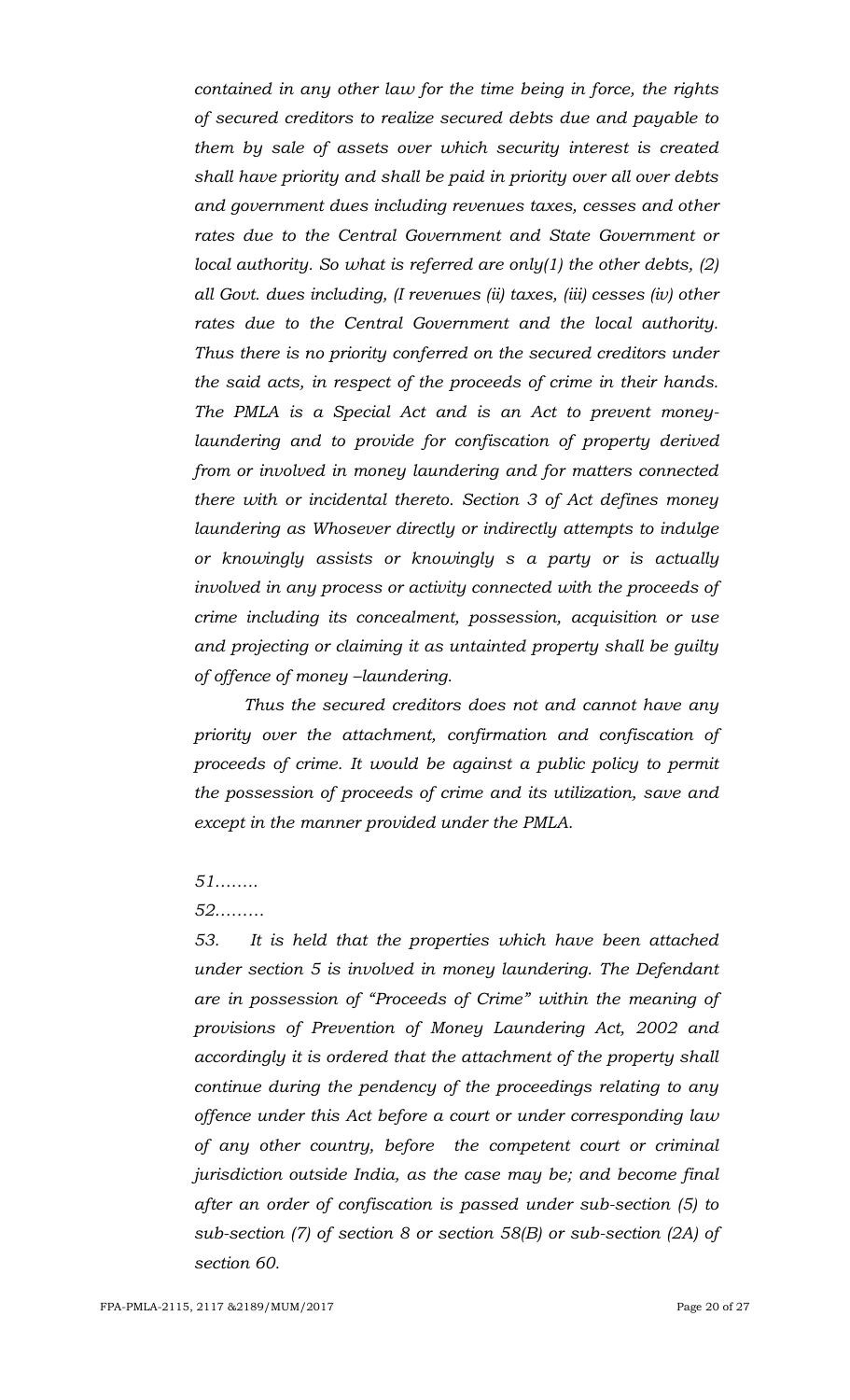*54………*

*55. Conclusion:*

*On a through perusal of the PAO, compliant, relied upon documents, the investigations conducted by the ED and the statements recorded u/s 50 of the PMLA and on careful consideration of the arguments advanced on behalf of the Complainant and Defendants undersigned comes to the prima facie conclusion that the defendant have committed the Scheduled Offences, generated proceeds of crime and laundered them. No doubt the properties attached are proceeds of crime or value thereof and are involved in money laundering. Undersigned therefore orders confirmation of the above Provisional Attachment Order. This order shall continue during the pendency of the proceedings relating to any offence under this Act before court or under the corresponding law of any other country, before the competent court or criminal jurisdiction outside India as the case may be and become final after an order of confiscation is passed under sub-section (5) to sub-section (7) of section 8 or section 58B or subsection 2A or section 60.*

**9**. It is not denied on behalf of respondent no. 1 that the properties as detailed above, are securities in the hands of the Appellant Banks for granting various credit facilities to the said M/s SVLL /Borrowers. These securities were created by the said M/s SVLL in favour of the Banks much prior to the alleged fraud committed by the M/s SVLL and its Directors etc. during the period Sept. 2012- March 2015. Therefore, the allegations of the Respondent that the mortgage properties have anything to do with the proceeds of crime, are totally incorrect. It is also significant to note that even as per the admission of the ED, the properties were acquired by the respective owners much before the alleged fraud committed by the accused persons. Also that the properties Mortgaged/ charged/ hypothecated with the Appellant Bank were acquired before Sept. 2012. In these circumstances any of these properties cannot be attached by the ED under the PMLA. No proceeds of crime have been used for acquiring any of these properties.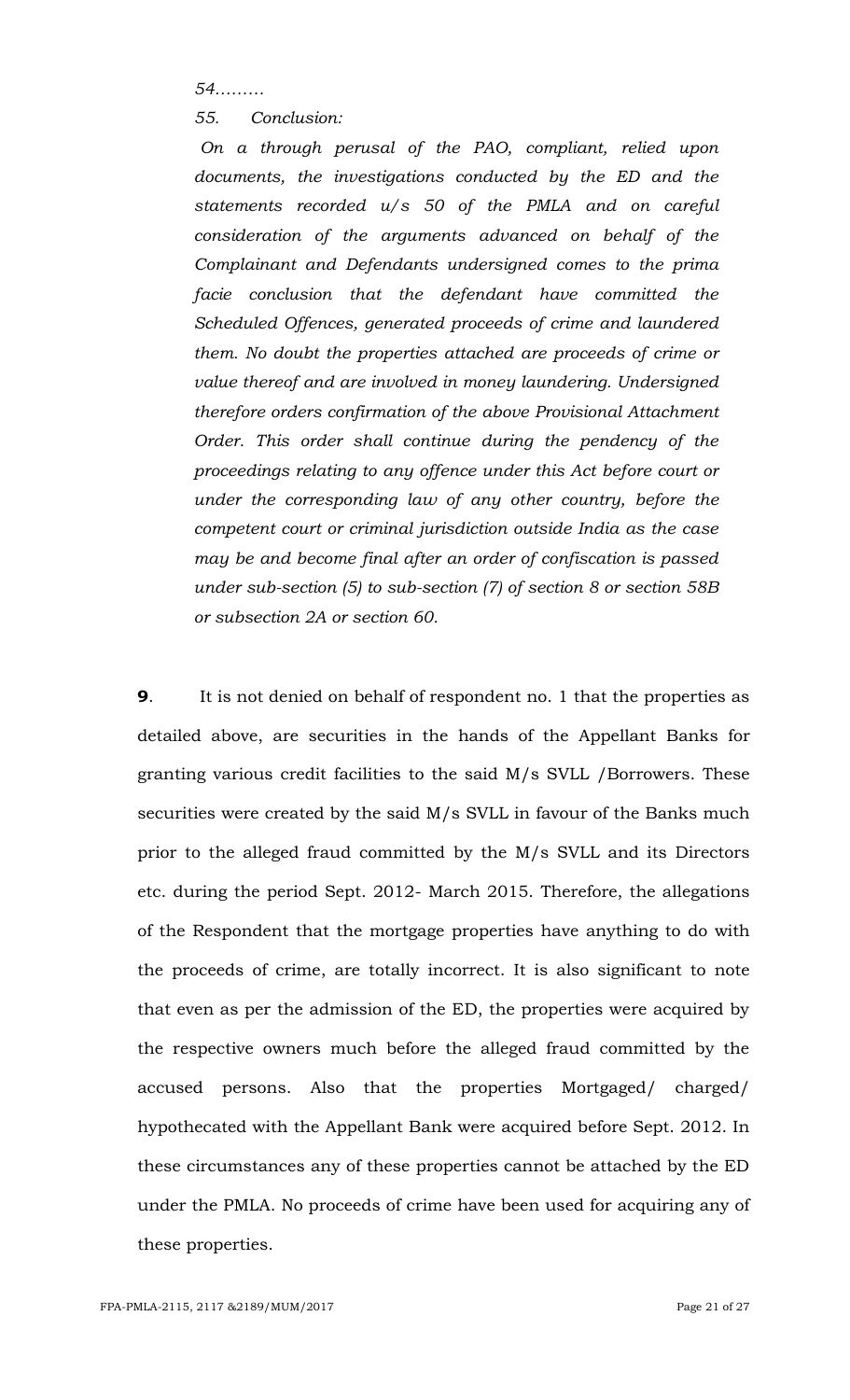**10.** There is already a Status quo order dated 02.08.2016 passed by the Hon"ble DRT-II, in O.A. No. 86/2016 in respect of the same immovable securities in the hand of the Appellant Bank i.e. Bank of Baroda, is prior to the provisional attachment.

**11.** The Appellant Banks have a prior right under the special statutes enacted by the Central Govt. The SARFAESI Act, 2002 has been amended by the Enforcement of Security Interest and Recovery of Debts Laws and Miscellaneous Provisions (Amendment) Act 2016 which has come into force w.e.f. 01.09.2016. Section 26(E) of the SARFAESI Act and Section 31(B) of the Recovery of Debts and Bankruptcy Act, 1993 after the amendment, reads as under:

### *(i)Section 26E of the SARFAESI Act, 2002:*

*"26E, Priority to Secured Creditors- Notwithstanding anything contained in any other law for the time being in force, after the registration of security interest, the debts due to any Secured Creditor shall be paid in priority over all other debts and all revenues, taxes, cesses and other rates payable to the Central Government of State Government or local authority.*

*Explanation: For the purposes of this Section, it is hereby clarified that on or after the commencement of the Insolvency and Bankruptcy Code, 2016 (31 of 2016), in cases where insolvency or bankruptcy proceedings are pending in respect of secured assets of the Borrower, priority to secured creditors in payment of debt shall be subject to the provisions of that Code."*

*(ii) Section 31B of the Recovery of Debts and Bankruptcy Act, 1993:*

*31B. Priority to Secured Creditors- Notwithstanding anything contained in any other law for the time being in force, the rights of secured creditors to realize secured debts due and payable to them by sale of assets over which security interest is created, shall have priority and shall be paid in priority over all other debts and government dues including revenues, taxes, cesses and other rates due to the Central Government, State Government or local authority.*

*Explanation: for the purposes of this section, it is hereby clarified that on or after the commencement of the Insolvency and Bankruptcy Code, 2016 (31 of 2016), in cases where insolvency or bankruptcy proceedings are pending in respect of secured assets of the borrower, priority to secured creditors in payment of debt shall be subject to the provisions of that Code."*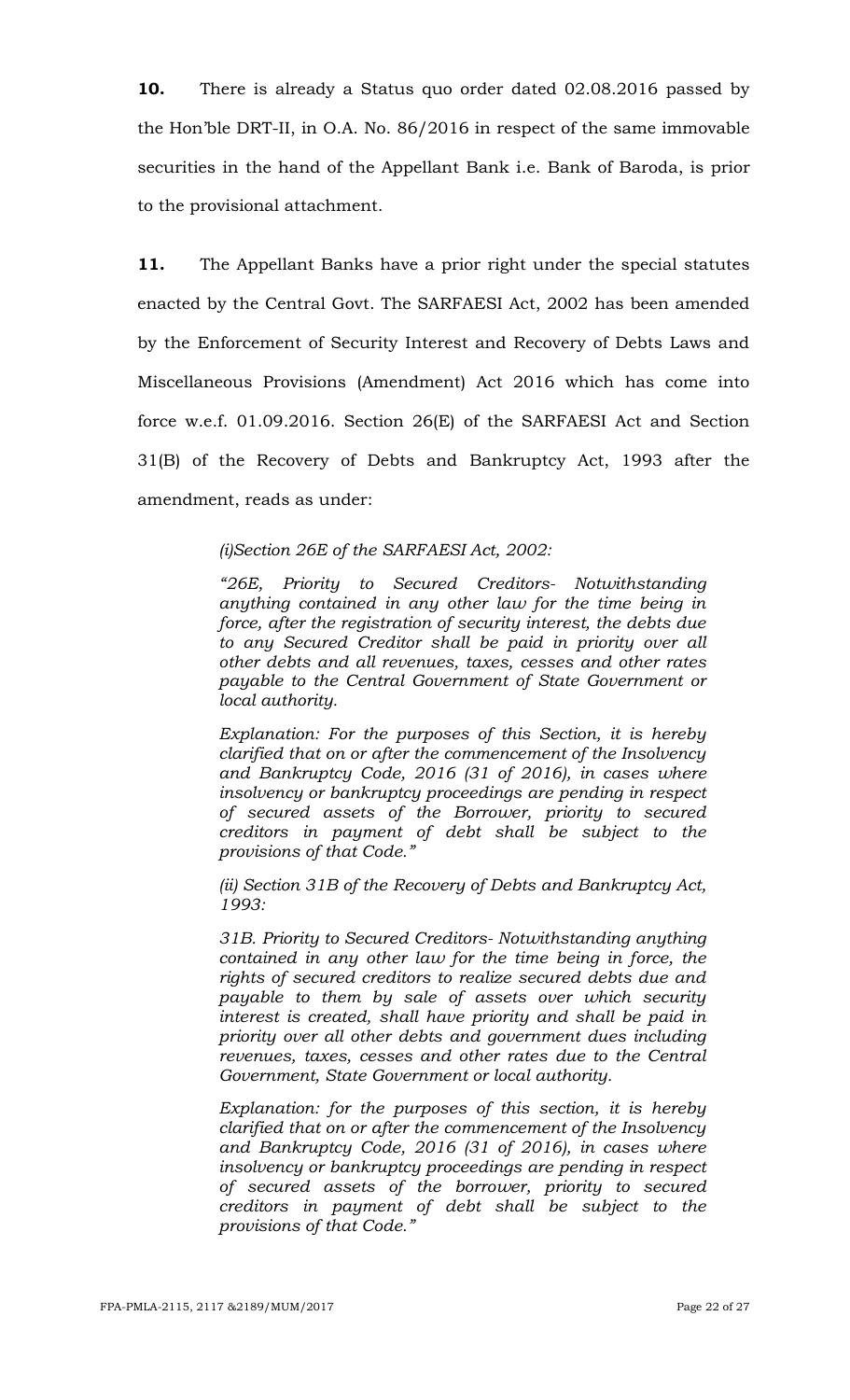**12.** The Appellant Banks/Secured Creditorshave the priority over the rights of the Central or State Government or any other local authority. This amendment has been introduced to facilitate the rights of the Secured Creditors which were being hampered by way of provisional attachment of the properties belonging to the Banks/Secured Creditors. In these circumstances, the Complainant ED could not have attached these properties. Reliance is placed on the Judgment dated 14.07.2017 passed by this Tribunal in State Bank of India Vs Jt. Director, Directorate of Enforcement, Kolkata (emphasis on para 46 & 47).

**13.** On perusal of the impugned order it is pertinent that the Adjudicating Authority did not consider the same at all. This Tribunal in fact took a strong exception to the same while recording that *"… It is a serious matter. The Authority is supposed to give due respect to the judgment of the higher Authority & Courts" in* the matter of Bajaj Finance Ltd. Vs. Joint Director, DOE, Lucknow dated 20.11.2017.

### **14.** The Adjudicating Authority erroneously held that:

*" In the present case the properties which are mortgaged to the defendant were attached not on account of the recovery of the Government dues but were attached being proceeds of crime as defined under the provisions of Section 2 (1) (u) of the PMLA, 2002."*

**15.** The Appellant Banks have never mentioned the attached properties as being "government dues". The Appellant Banks brought up the Statutes mentioned above, (and reiterates the same in these appeals) because of two reasons. Firstly, the properties attached are not proceeds of crime. Secondly, both Section 31B and 26E contain the words "priority over all other debts". Any claim which the ED would try to make over the said properties would be covered under "all other debts" and the Appellant Bank being a secured creditor would have priority over the same.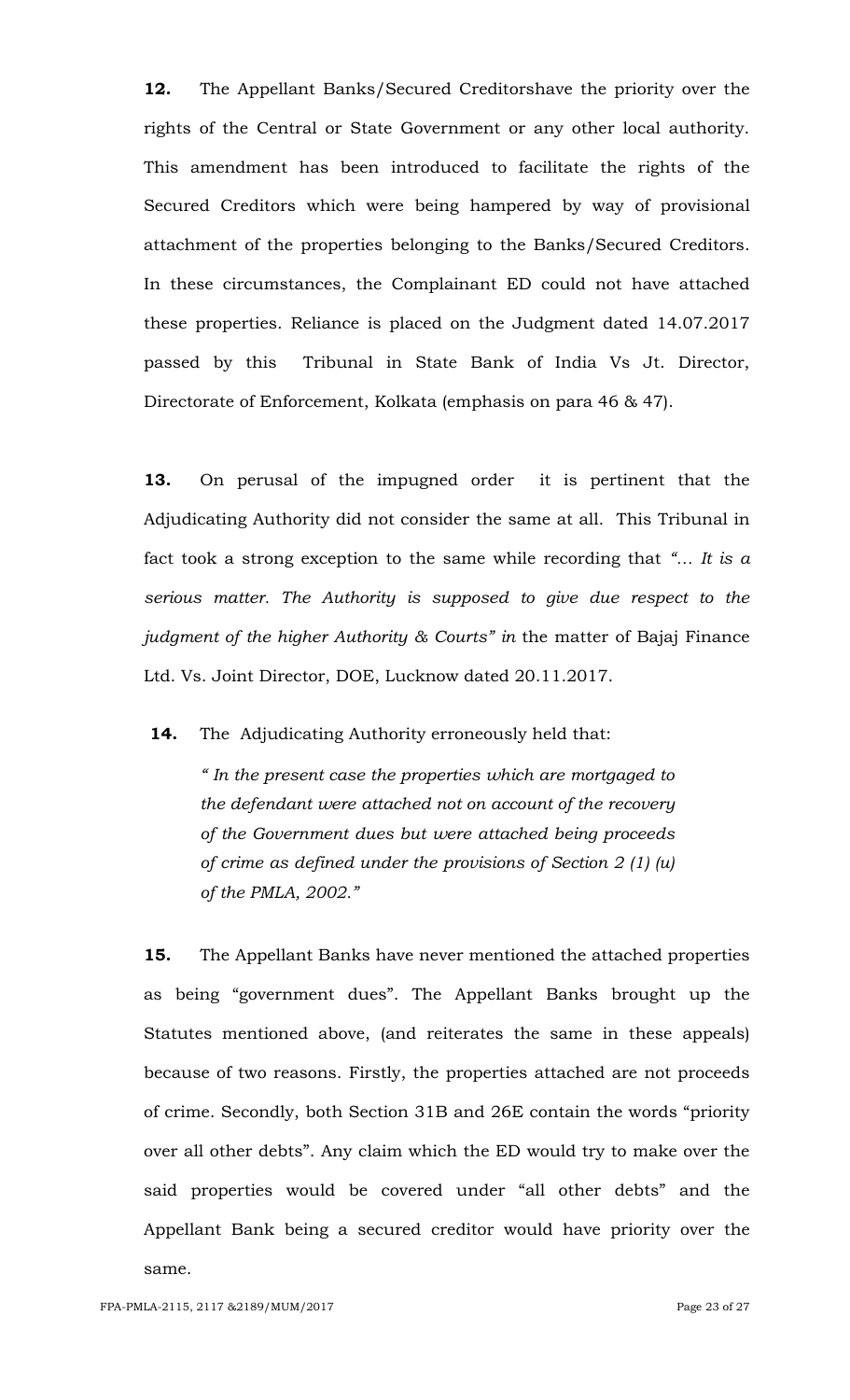**16.** The SARFAESI and RD& B Acts have overriding effect on the PMLA 2002 needs to be applicable to a case in the first place. The Adjudicating Authority cannot declare any property as proceed of crime, and then base its jurisdiction on the wrong application of the Act.

**17.** The Section 2 of the *Recovery of Debts and Bankruptcy Act, 1993*  after the words *"date of the applications" and includes any liability towards*  debt securities which remain unpaid in full or part after notice of ninety *days served upon the borrower by the debenture trustee or any other authority in whose favour security interest is created for the benefit of holders of debt securities or"* is added which makes the said amendment or the 1993 Act applicable to all the debts which remained unpaid.

**18.** This Tribunal, in the judgment dated 14.07.2017 in FP-PMLA-1026/KOL/2017 titled as "State Bank of India vs The Joint Director, Directorate of Enforcement' in the identical facts of the case, has held that :

> *"Thus, it is very clear from above that the secured creditor, get a priority over the rights of Central or State Government or any other Local Authority. The amendment has been introduced to facilitate the rights of the secured creditors which are being hampered by way of attachments of properties, belonging to the financial institutions/secured creditors, done by/in favour of the government institutions."*

**19.** Subsequent to the judgment dt. 14.07.2017 (supra), this tribunal passed several judgments dealing with overriding effect of SARFAESI Act, 2002 as amended in 2016 over PMLA, 2002 after based on several Supreme Court & High Courts judgements.

**20.** This Tribunal further in its judgment dated 06.02.2018 in para to 54 onwards in FPA-PMLA-2121/DLI/2017 titled as "State Bank of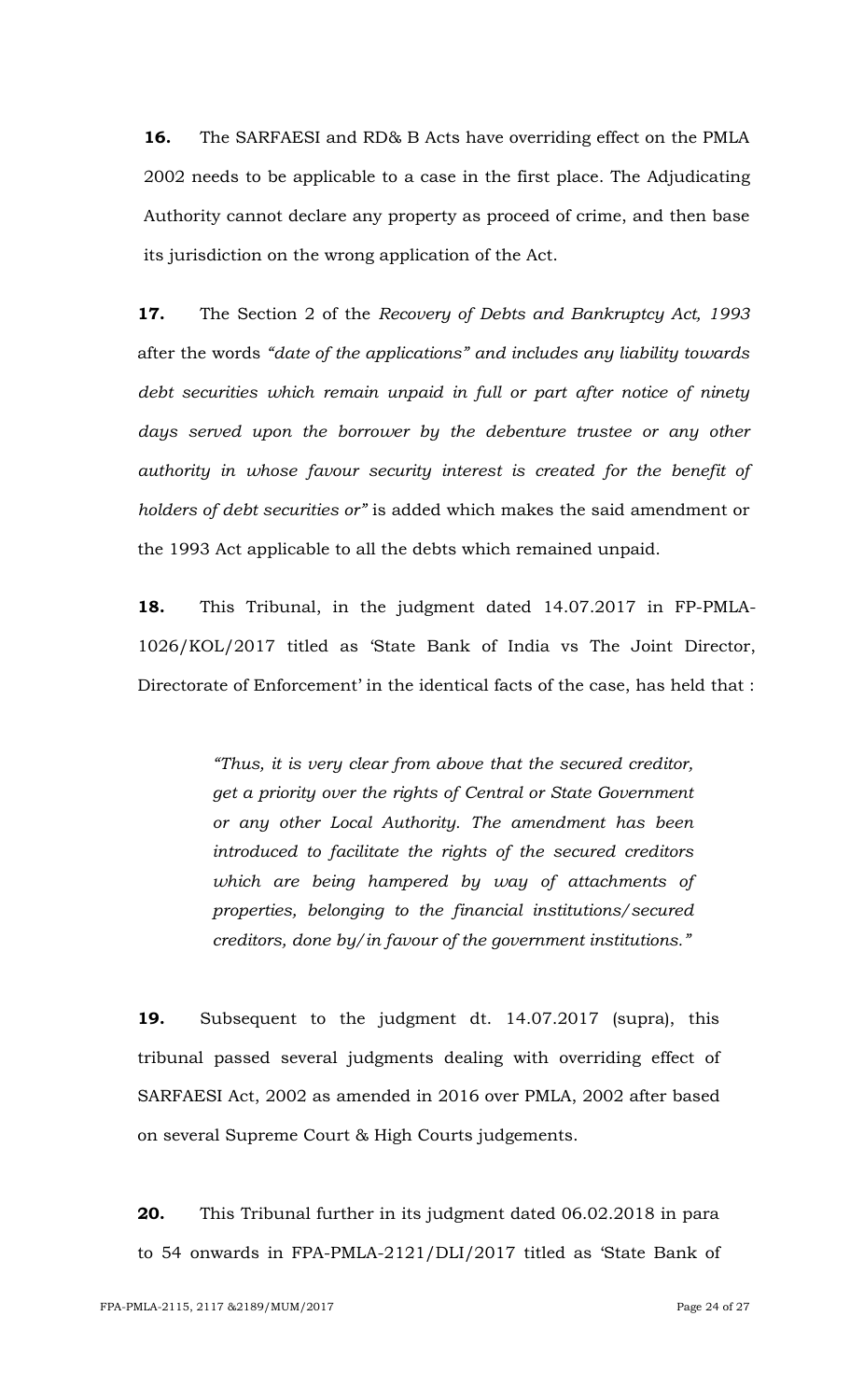India vs The Joint Director, Directorate of Enforcement' arising out of

the same O.C. has held that:

*"54. The Adjudicating Authority has not examined the law on mortgage and securities. The Appellant Bank is liable to recover huge amounts in the above loan accounts and the appellant bank being mortgagee/transferee of the interest in the properties is entitled to recover its dues with the sale of properties. The properties stood transferred by way of mortgage to the Appellant Bank much before the alleged criminal action. The alleged proceeds of crime have not been used for acquiring the mortgaged property."*

**21.** The Full Bench of the Madras High Court while acknowledging the amount of losses suffered by the Banks and while approving the latest amended Section 31B of the Recovery of Debts Due to Banks and Financial Institutions Act, 1993 held in the case "The Assistant Commissioner (CT), Anna Salai-III Assessment Circle Vs. The Indian Overseas Bank and Ors." that

*"There is, thus, no doubt that the rights of a secured creditor to realise secured debts due and payable by sale of assets over which security interest is created, would have priority over all debts and Government dues including revenues, taxes, cesses and rates due to the Central Government, State Government or Local Authority. This section introduced in the Central Act is with ''notwithstanding'' clause and has come into force from 01.09.2016. Further it was also held that the law having now come into force, naturally it would govern the rights of the parties in respect of even a lis pending."*

**22.** It is undisputed fact that the attached properties were purchased much prior to the period when the facility of loan sanctioned to the borrowers. The Banks while rendering the facilities were bonafide parties. It is not the case of the Respondent that the attached properties were purchased after the loan was obtained. The mortgage of the properties was done for bonafide purposes. The Appellant Banks admittedly are not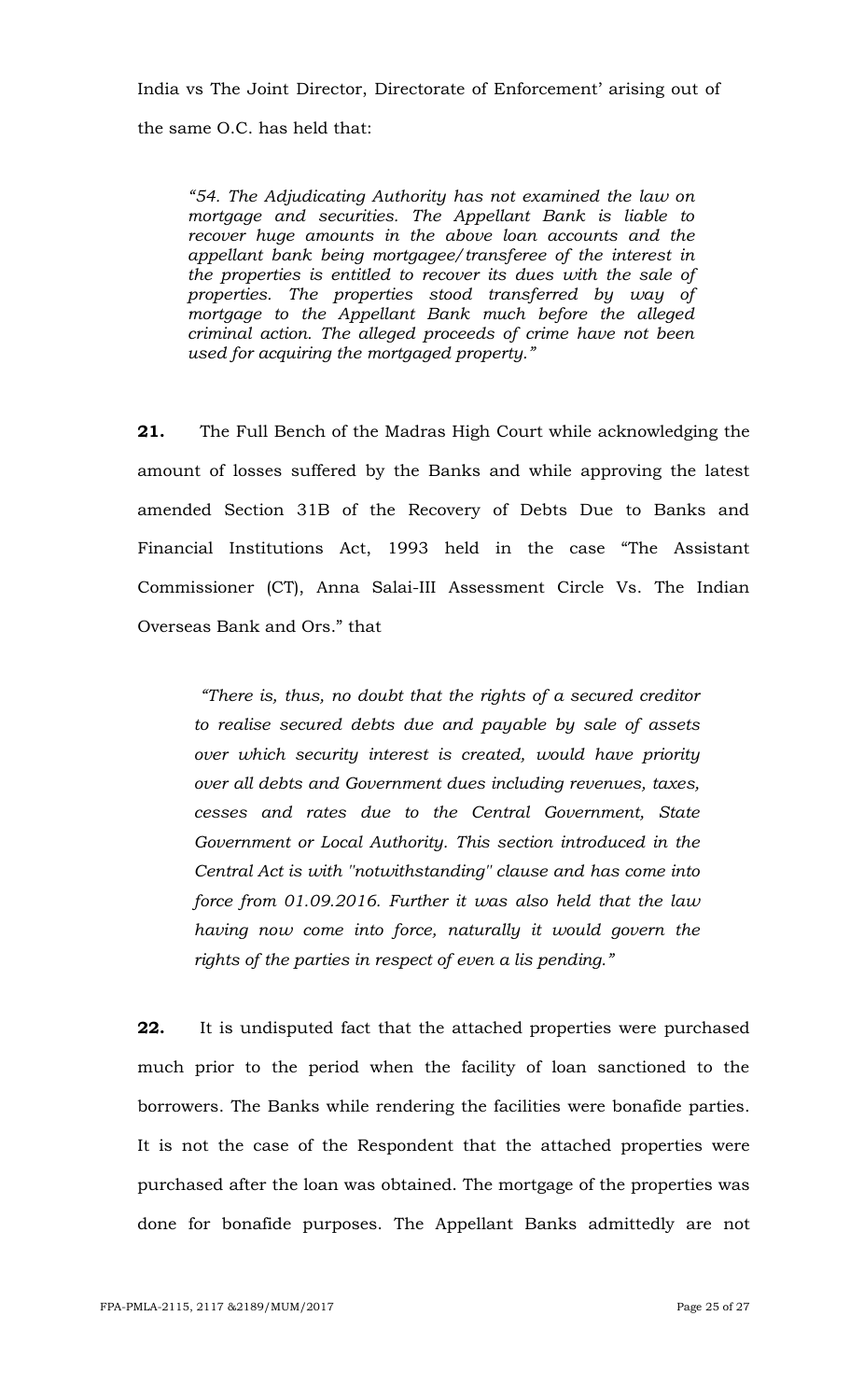involved in the scheduled offence. There is no criminal complaint under the schedule offence and PMLA is pending against the Bank.

**23.** The Respondent no 1 has not fulfilled its duty of carrying out a thorough investigation and attached only such properties which were already mortgaged and held as securities with the Banks against the loans granted by them. Even the car bearing BMW-0005MH43AP was bought by the M/s SVLL out of the loan borrowed by it from the appellant Bank (Bank of Baroda) and was hypothecated to the Bank (Bank of Baroda). Since the M/s SVLL failed to refund the same, the said car has become the property of the Bank (Bank of Baroda)and cannot be said be bought out of the proceeds of crime as alleged.

**24.** This Tribunal in the matter of FPA-PMLA-1848/DLI/2017 titled as Axis Bank vs the Deputy Director, DOE, Delhi dated 25.10.2017 has held that:

> *"22. It is settled law that the assets hypothecated to the Bank must be protected from attachment by the Respondent No.1. Despite the fact that the asset/vehicle was purchased prior to the acts alleged to the accused-Respondents and that admittedly there was no taint on the monies used partly to repay the loan amount to the Appellant Bank, the Ld. Adjudicating Authority has confirmed the attachment of an asset hypothecated to a Bank*.

> *26. The Adjudicating Authority (PMLA) has not understand that the Loan facility provided by the Appellant to the Respondent No.7 for purchase of the attached vehicle is a public money and not proceeds of crime or value thereof. Thus, no order can be passed by the Respondent No.1 prejudicing the genuine business transaction of the Appellant Bank. The impugned order is patently illegal and not sustainable in law.*"

**25.** The SVLL through Resolution Professional under IB&C has filed an appeal (FPA-PMLA-2107/MUM/2017) u/s 26 of PMLA, 2002 against the same impugned order dated 24.10.2017 in O.C. NO. 787/2017. The directors of SVLL have also filed separate appeals against the same order